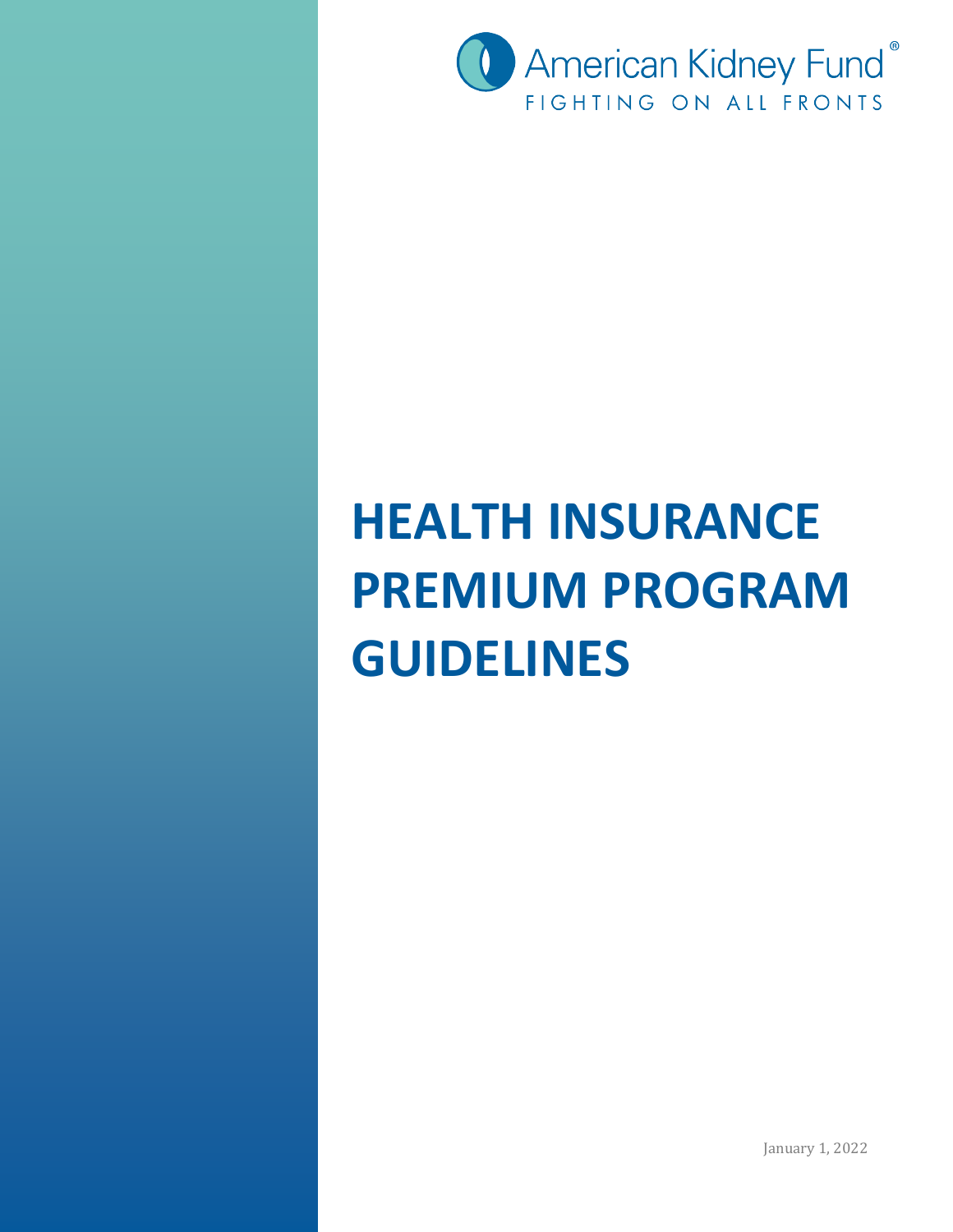### **TABLE OF CONTENTS**

| SECTION 4: AKF'S ONLINE GRANTS MANAGEMENT SYSTEM (GMS)  10 |  |
|------------------------------------------------------------|--|
|                                                            |  |
|                                                            |  |
|                                                            |  |
|                                                            |  |
|                                                            |  |
|                                                            |  |
|                                                            |  |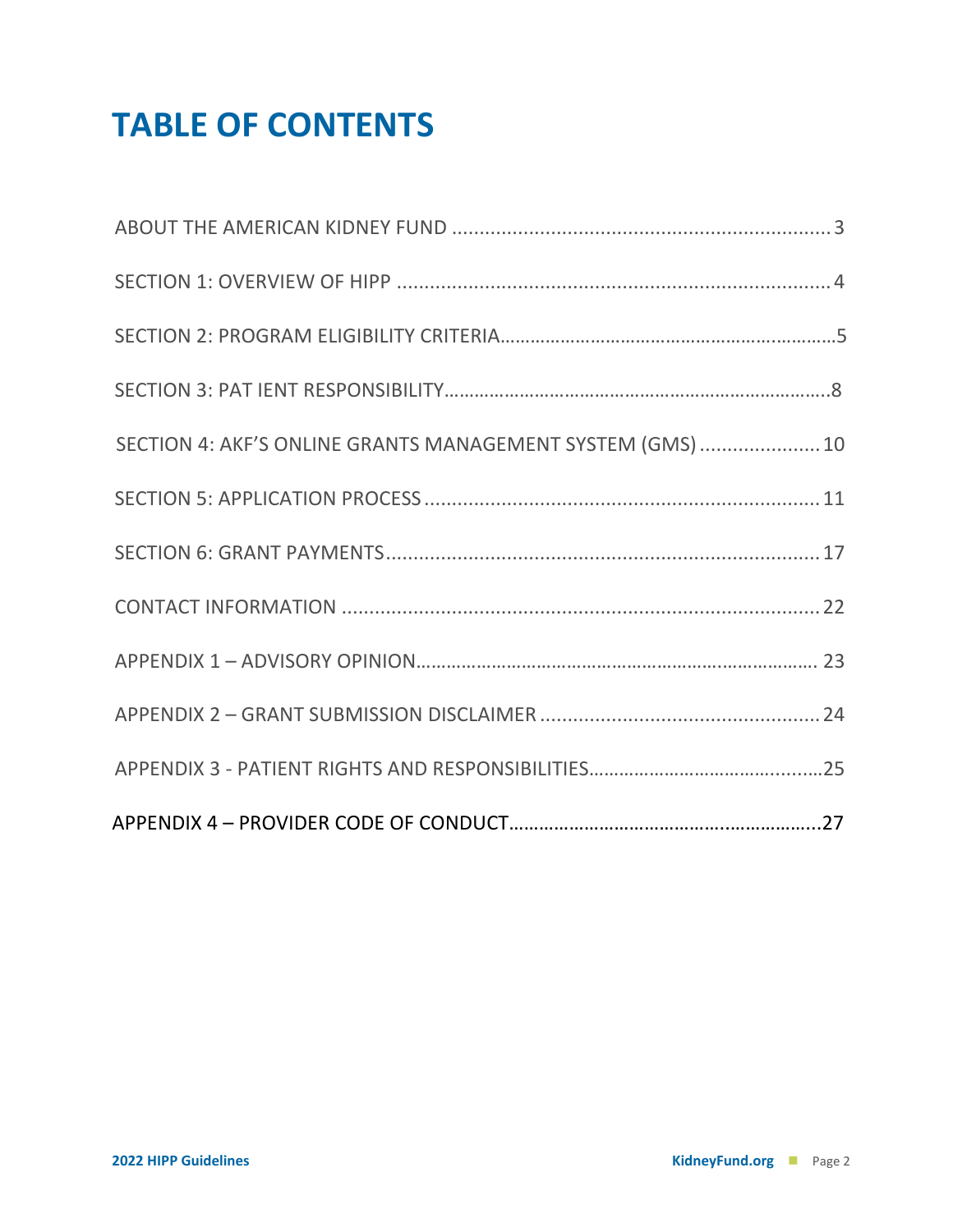### **ABOUT THE AMERICAN KIDNEY FUND**

The American Kidney Fund (AKF) fights kidney disease on all fronts as the nation's leading independent kidney nonprofit. AKF works on behalf of the 37 million Americans living with kidney disease, and the millions more at risk, with an unmatched scope of programs that support people wherever they are in their fight against kidney disease—from prevention through post-transplant living. With programs of awareness, early detection, financial support, disease management, clinical research, innovation and advocacy, no kidney organization impacts more lives than AKF.

With programs of prevention, early detection, financial support, disease management, clinical research, innovation and advocacy, no kidney organization impacts more lives than AKF. One out of every 6 kidney failure patients cannot afford the cost of care, and AKF is there for them, providing lifesaving treatment-related financial assistance. AKF enables all people with kidney disease to live their healthiest lives through disease management education, award-winning public and professional health education materials, courses and webinars. AKF drives innovation through strategic partnerships and investment in clinical research to improve patient outcomes and fights tirelessly for legislation and health policy to improve the lives of kidney patients. AKF's KidneyNation online fundraising community unites Americans in support of AKF's mission. Our award-winning website, KidneyFund.org, reaches millions of people annually with vital kidney health information.

Our lifesaving treatment-related financial assistance includes our Health Insurance Premium Program (HIPP), our Safety Net Program, our rapid-response Disaster Relief Program and our Post-Transplant Testing Program, which covers the cost of blood tests that track of the health of a transplanted kidney without the need for a kidney biopsy. In 2021, our financial assistance programs assisted nearly 80,000 low-income dialysis and transplant patients in all 50 states, the District of Columbia and every U.S. territory. AKF's financial assistance makes possible about 7.5% of all kidney transplants in the United States each year.

Our work is possible thanks to more than 60,000 individuals, corporations and foundations who support our mission through charitable contributions to AKF. We spend those contributions where they will the most impact—on programs, not overhead. Our consistent track record of spending 97 cents of every donated dollar on programs has earned AKF the top "Four Star" rating from Charity Navigator for 19 years in a row, placing AKF among the top 10 nonprofits nationwide with the longest track records of highest ratings, and we are proud to hold the Platinum Seal of Transparency from Guidestar.

Our independent national Board of Trustees is a group of volunteers with a broad range of talents and professional backgrounds who are dedicated to AKF's mission. These Board members include philanthropists, business leaders, attorneys, certified public accountants, renal professionals and kidney patients. Our full Board listing can be found at **[KidneyFund.org.](http://www.kidneyfund.org/about-us/#about_governance)**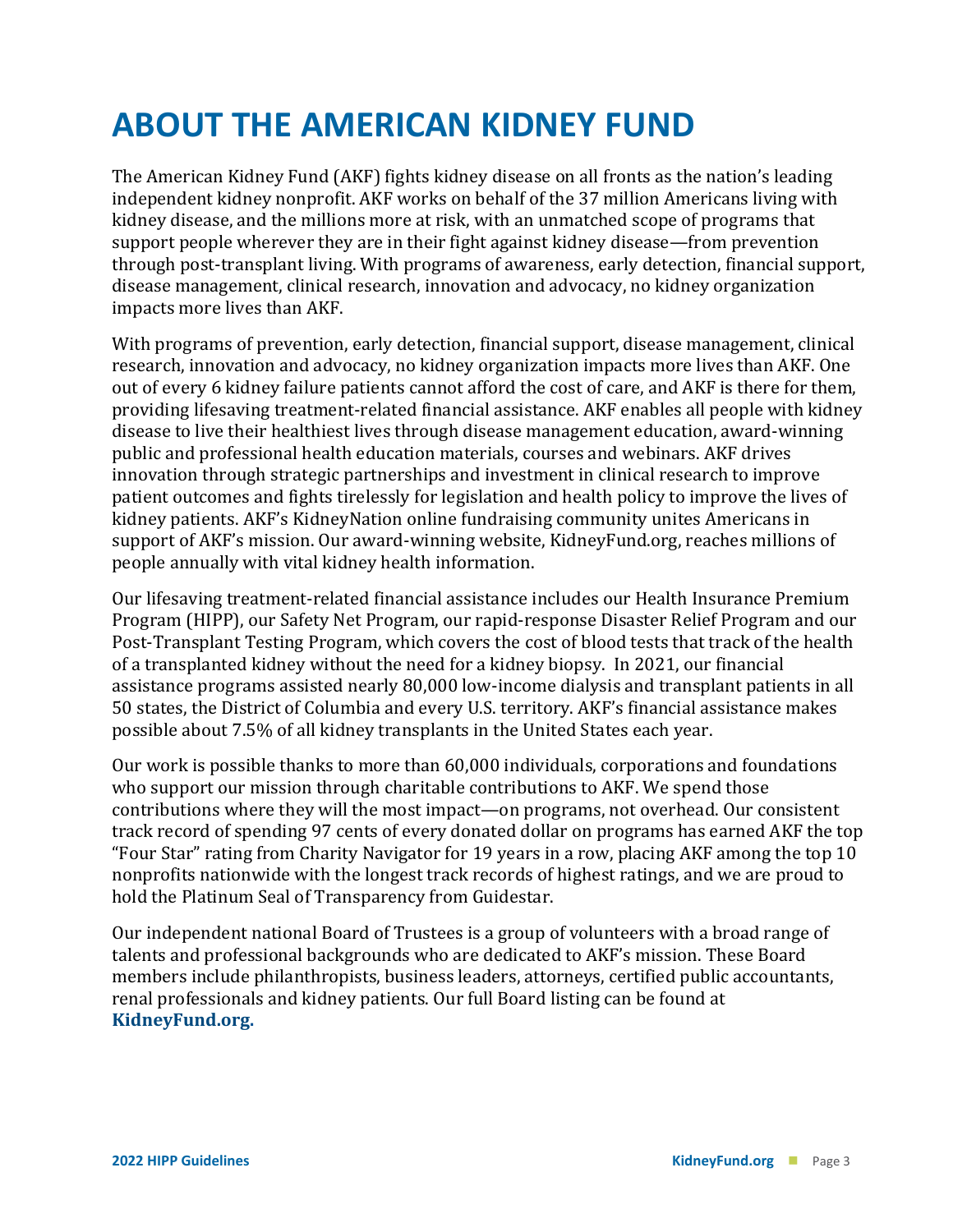### **SECTION 1: OVERVIEW OF HIPP**

The **Health Insurance Premium Program (HIPP)** is one of AKF's needs-based financial assistance programs for patients living with kidney failure. We established HIPP in 1997 after the program received a favorable review from the Office of Inspector General for the Department of Health and Human Services (HHS-OIG) in Advisory Opinion (AO) 97-1. For more information about AO 97-1, please see the "Additional Information" section of this document.

Through HIPP, AKF provides financial assistance to end-stage renal disease (ESRD) patients who have health insurance coverage but lack the financial resources to pay their premiums. HIPP is available to every ESRD patient in the United States who has met our financial eligibility requirements. Each year, this program helps tens of thousands of kidney patients from all 50 states, the District of Columbia, and U.S. territories to maintain access to the life sustaining health care benefits covered by their insurance plans.

HIPP grants are available to cover premiums for health insurance coverage under Medicare Part B, Medicare supplemental plans (Medigap), Medicare Advantage plans (Part C), Medicaid/state insurance programs (in those states that require premium payments), employer group health plans (EGHP), Consolidated Omnibus Budget Reconciliation Act **(**COBRA) plans, and commercial insurance plans, including plans within Marketplace Exchanges.

HIPP enables patients to maintain health insurance coverage and thereby have access to the comprehensive medical care that is covered under their health plan. This may include dialysis treatment, kidney transplant workups, transplant surgery and aftercare, treatment for other conditions, dental care, hospitalization, doctor's visits, prescription medicines, and all of the other health services covered by insurance. Having access to this care improves patients' health and saves lives.

HIPP is funded entirely through voluntary contributions. While AKF requests voluntary contributions from all dialysis providers and transplant centers, we cannot guarantee the availability of grant funds.

At the time AKF evaluates a patient's eligibility for HIPP assistance, the patient has already selected an insurance plan and dialysis provider. The only factors AKF considers are whether the patient demonstrates financial need and meets our program eligibility criteria. To be clear:

- $\blacksquare$  We do not take into consideration the identity of the patient's health care providers.
- We do not base our grant approval on the patient's choice of insurance carrier or plan.
- $\blacksquare$  We do not advise patients on choice of dialysis clinic, transplant center, health care treatments or health care providers.
- We do not offer or endorse health insurance policies.
- We do not advise patients on selection of insurance plans.
- We do not steer patients to insurance plans.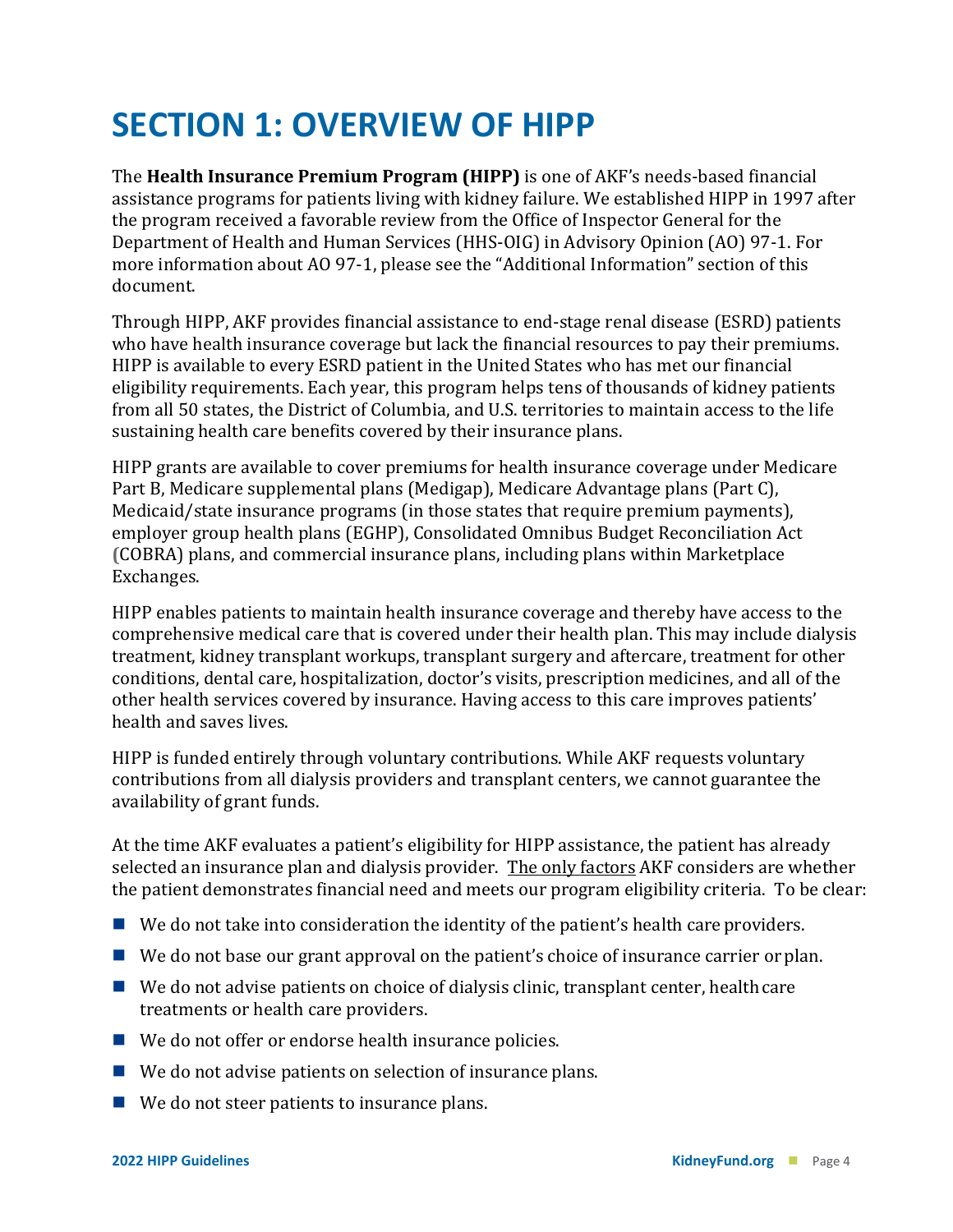- We do not consider the patient's health status.
- $\blacksquare$  We do not provide assistance for full family coverage. If the patient has a family plan, they must calculate the individual portion of the premium to determine the grant amount that they should request of AKF.

**IMPORTANT NOTE**: AKF may not operate HIPP in jurisdictions where local requirements would violate AO 97-1; as a result, patients in those jurisdictions are not eligible for HIPP. Upto-date information is always available through GMS and the AKF website.

#### **Enhancing Patient Freedom of Choice in Health Care Providers**

To ensure patients receive quality care and that they have a full range of healthcare options, a patient requesting a financial assistance grant from AKF must be receiving health care services from a Medicare-certified entity.

If a patient enrolled in HIPP decides to change to another Medicare-certified dialysis facility, they will continue to receive HIPP assistance from AKF.

Patients are free to choose any Medicare-certified health care provider as permitted by their insurance policy. A patient's decision to change their health care provider has absolutely no bearing on the assistance AKF provides. This concept is specifically highlighted in AO 97-1, which governs HIPP, noting that "the insurance coverage purchased by AKF will follow a patient regardless of which provider the patient selects, thereby enhancing patient freedom of choice in health care providers."

### **SECTION 2: PROGRAM ELIGIBILITY CRITERIA**

#### **Patient Eligibility Determination**

Eligible patients may request premium assistance with up to two insurance plans, and they may remain eligible for AKF assistance after a transplant.

To determine eligibility for participation in HIPP, AKF requires a patient profile to be created within our online **Grants Management System (GMS)**. The patient profile requires the following:

- $\blacksquare$  Detailed personal financial and demographic information
- Two **Authorization & Consent Forms** signed by the patient who is applying for assistance.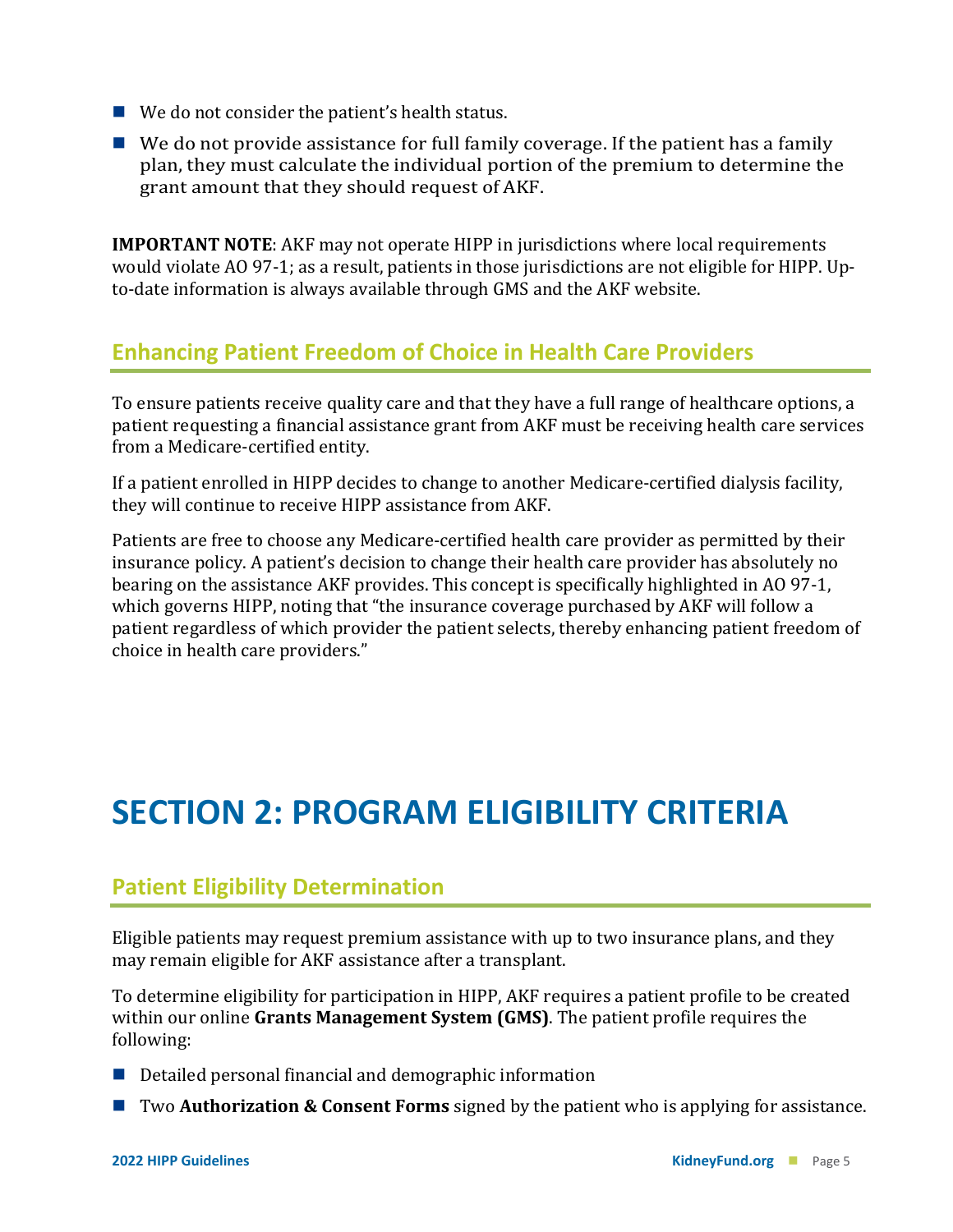■ Confirmation of the patient's treatment status by a renal professional associated with the patient's account in GMS.

The patient profile allows AKF to confirm that the applicant is in fact an ESRD patient, who meets the AKF eligibility criteria. After the patient's profile is completed and a grant request is submitted, the patient's grant request is reviewed by an AKF Patient Services staff member, who may request additional information (if needed) to process the request.

In most cases, patients who are eligible for HIPP need ongoing assistance. To ensure the patient's insurance does not lapse, a recurring grant request can be submitted to AKF, which will generate payments for up to a year before an additional grant request is required to be submitted. Patient eligibility for HIPP is reviewed annually or on a more frequent basis as determined by AKF.

- $\boxtimes$  Applicants must permanently reside in the U.S. or its territories.
- $\boxtimes$  Applicants must receive regular dialysis treatment for ESRD in the U.S. or its territories.
- Patients receiving dialysis for acute kidney injury (AKI) **are not** eligible for assistance.
- $\boxtimes$  Transplant patients seeking extended AKF assistance must have been receiving HIPP assistance that covered at least the three consecutive months immediately preceding the date of their transplant.
- $\boxtimes$  Applicants must meet the eligibility qualifications of the insurance coverage for which premium assistance is being requested. AKF does not assist in determining eligibility for patients' insurance plans.
- $\boxtimes$  Applicants must meet AKF's financial eligibility criteria.
	- Effective **March 1, 2022**, AKF will be revising its financial eligibility criteria for new patients
		- o Under the new criteria, qualified patients may not exceed a household income of **500%** of the Federal Poverty Level (FPL) **and** liquid assets (excluding retirement accounts) may not exceed \$30,000. More information regarding FPL guidelines may be found here: https://aspe.hhs.gov/topics/poverty-economic-mobility/povertyguidelines
		- o Patients will need to provide proof of income via **one** of the following three methods.
			- − Patients already enrolled in Low-Income Home Energy Assistance Program (LIHEAP), Temporary Assistance for Needy Families (TANF), HUD housing assistance, or Supplemental Nutritional Assistance Program (SNAP) will provide a copy of their approval for one of these programs.
			- − If a patient is not enrolled in one of the programs in the previous bullet, we will require a copy of their most recent tax return or other financial documents like pay stubs or banks statements.
			- − Provide a letter attesting that they have extenuating circumstances for being unable to provide the documentation from the above.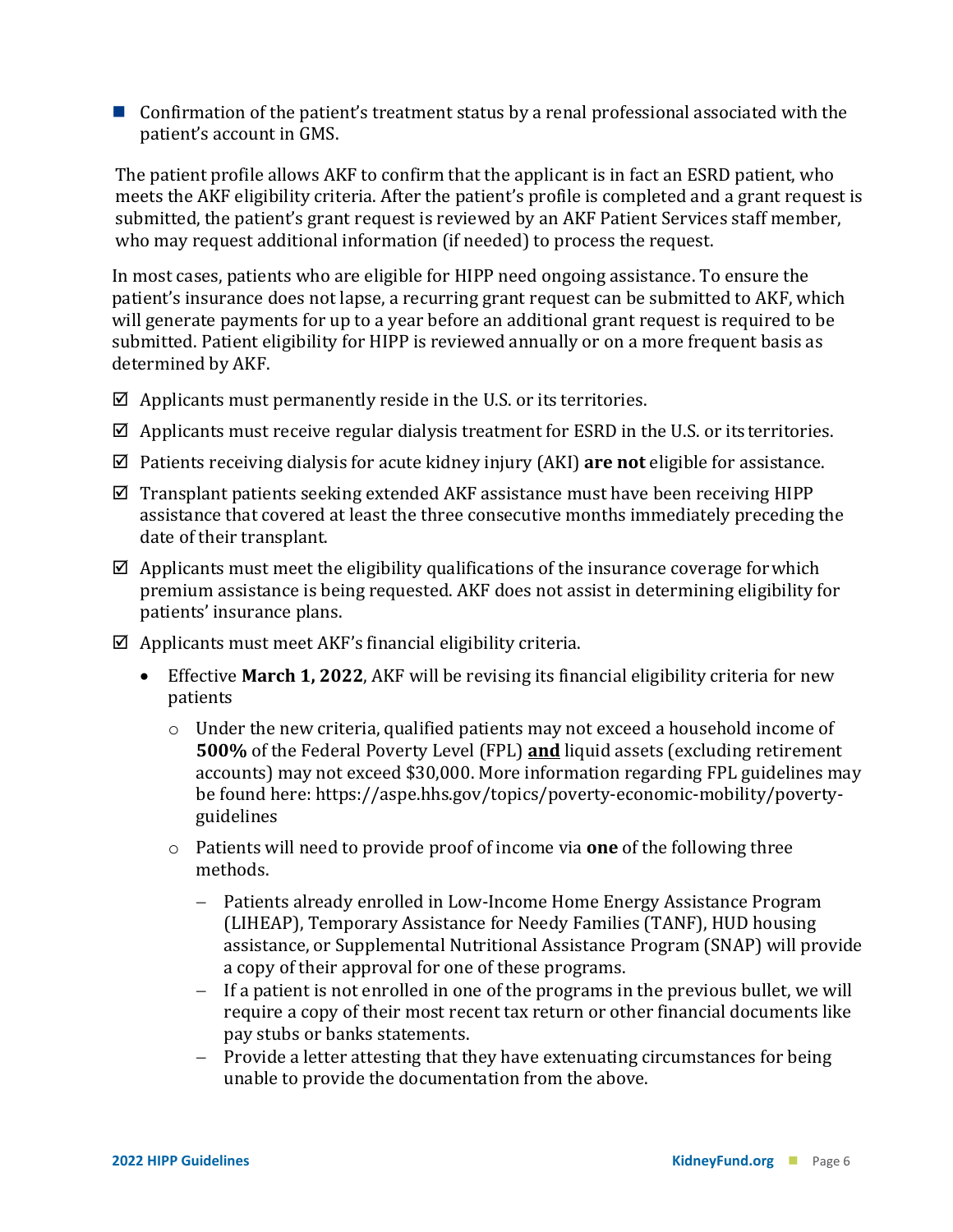- Existing HIPP patients (defined as those who have received a grant, prior to  $3/1/22$ ) will remain eligible, as long as they have an active profile in AKF's Grants Management System (GMS). **They will be required to meet this new criterion in 2023 during their individual recertification period.**
- $\boxtimes$  AKF reserves the right to request additional information and documentation as it relates to reported income, expenditures and all reported profileand grant request information. AKF also reserves the right to change HIPP financial eligibility thresholds at any time.
- $\boxtimes$  Continued eligibility for HIPP assistance is reviewed annually or on a more frequent basis as determined by AKF. To continue receiving HIPP assistance, the patient must meet the HIPP qualifying criteria that are in effect at the time of the review and must recertify their treatment status through GMS at a regular interval determined by AKF.
- $\boxtimes$  No HIPP grants will be made in connection with the premiums of a deceased patient, even if the invoice or grant request for the premium predates the death of thepatient.
- $\boxtimes$  For purposes of program integrity, AKF conducts periodic income and expense surveys of grant applicants and may ask for additional documentation to substantiate eligibility. To continue receiving AKF assistance, patients must respond to the survey and provide the requested information Failure to do so may cause a patient to become ineligible for future grants.

#### **Insurance Eligibility**

Prior to applying for HIPP assistance, patients should have carefully review all forms of health insurance coverage (Medicare Part B, Medicare Advantage (Part C), Medicaid/state insurance plans, Medigap, COBRA, EGHP, commercial insurance (including ACA/Marketplace plans), and annuities), and available assistance for paying health insurance premiums (Medicaid, state and local assistance, family members, charitable organizations) and selected the combination that best serves their specific medical condition and financial needs.

AKF does not assist with temporary "gap" insurance or employer funded health savings (HSA) plans where the employer assumes funds and the risk for paying health claims.

- $\boxtimes$  AKF does not cover Medicaid spend downs or Share of Cost. However, if a premium is required for a patient's Medicaid policy, HIPP can assist with the premium.
- $\boxtimes$  AKF does not cover cost-share or coinsurance obligations.
- $\boxtimes$  AKF does not cover stand-alone prescription drug plans, including Medicare Part D plans. Prescription coverage assistance may be available when it is included as part of the patient's major medical insurance policy.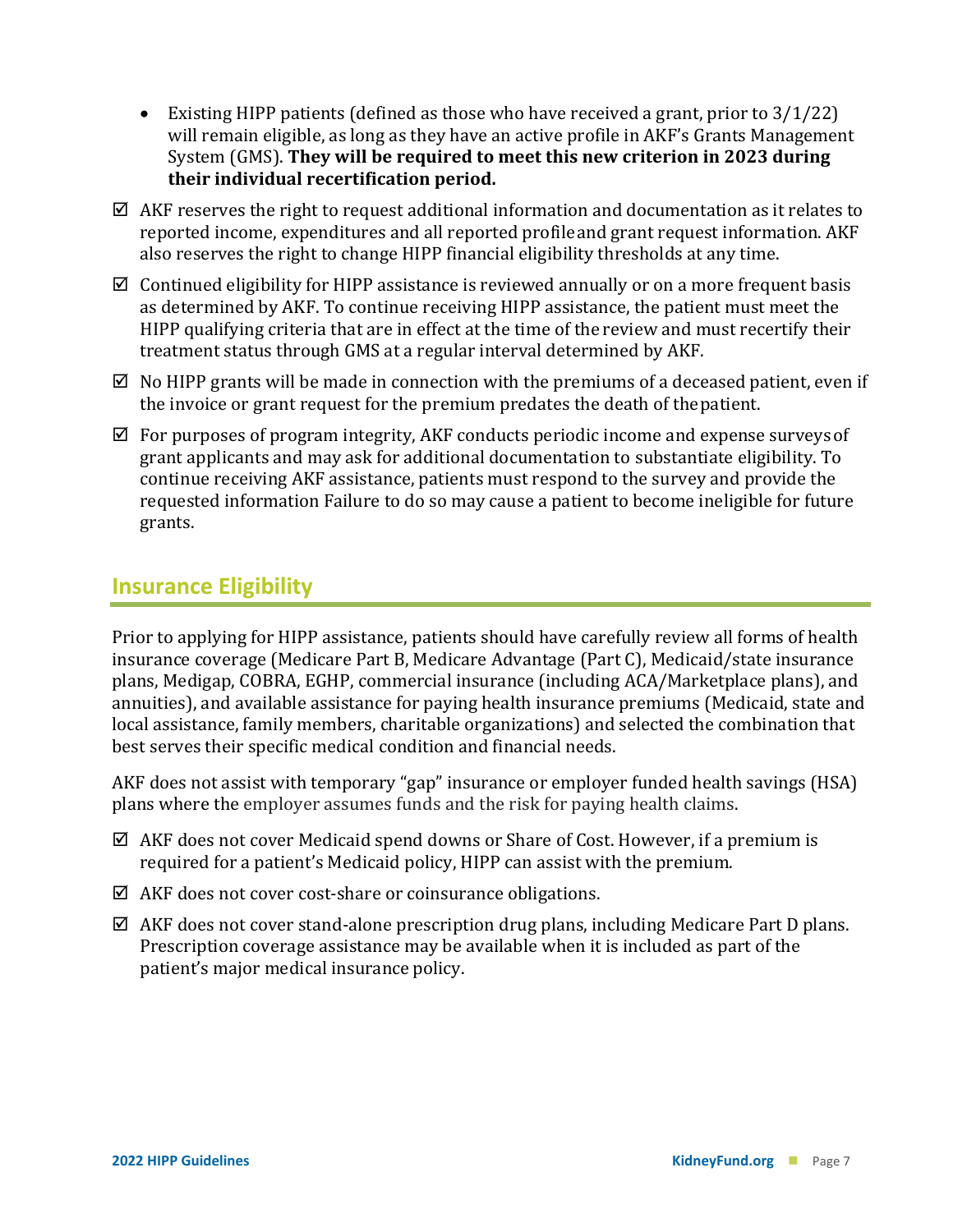### **SECTION 3: PATIENT RESPONSIBILITY**

- $\boxtimes$  The patient is responsible for requesting HIPP assistance. Only the patient, designated caregiver, or legal representative can request a grant and sign an Authorization & Consent form. However, authorized renal professionals may enter information into AKF's GMS on behalf of their patients. The information contained within the patient's grant profile must include confirmation from a qualified renal professional that the patient has ESRD and is receiving dialysis treatment.
- $\boxtimes$  The receipt of financial assistance from HIPP does not alter the fact that health insurance coverage is a contractual relationship solely between the patient and his or her health insurance plan, not between AKF and the health insurance plan. AKF is providing a charitable grant to the patient so they can pay for their coverage. The patient assumes all responsibilities applicable to enrollees of the plan. The patient is responsible for choosing health insurance that best meets their family, medical and financial needs.
- $\boxtimes$  The health insurance policy owner is solely responsible for paying health insurance premiums in a timely manner. While AKF seeks to issue grants or reimburse patient premiums on or before the policy's due dates, AKF is not liable if health insurance coverage is terminated for any reason.
- $\boxtimes$  AKF will not issue a grant for any premiums more than six months older than the date of a grant request, unless the patient's rate increased after a prior grant request was approved for that coverage period.
- $\boxtimes$  AKF seeks to send all grants directly to patients' insurance plans whenever possible. In some situations, AKF must send grants directly to patients. In those instances, a check, ACH (direct deposit), or debit card will be provided to the patient. Patients in these situations who have a bank draft set up with their insurer are not required to switch to direct billing. If the grant is sent to the patient, the patient is responsible for ensuring that their address is complete and accurate within the GMS system. It is the patient's responsibility to use HIPP grant funds to pay their health insurance premium bill in a timely manner. Failure to use the funds for the intended purpose will result in ineligibility for continued HIPP assistance.
- All **Authorization & Consent Forms** must be signed by the patient who is requesting HIPP assistance. (Parents/legal guardians should sign for minor patients under the age of 18.) If the patient is unable to sign the form, a legally authorized representative of the patient (e.g., a person who has a power-of-attorney) may sign on behalf of the patient. In such a case, a copy of the authorization (e.g., a valid power of attorney designation) must be submitted with the form each time. After a patient sets up a profile in GMS (or recertifies their GMS profile), the signed Authorization & Consent forms cannot be older than 180 days of the first grant request submission date.
- $\boxtimes$  Patients with ACA/Marketplace plans that include a tax subsidy are responsible for reporting to their insurer any changes that may affect these subsidies and/or the overall premium amount due. AKF is not responsible for any penalties that may be imposed by the IRS, the patient's insurer, or any other entity.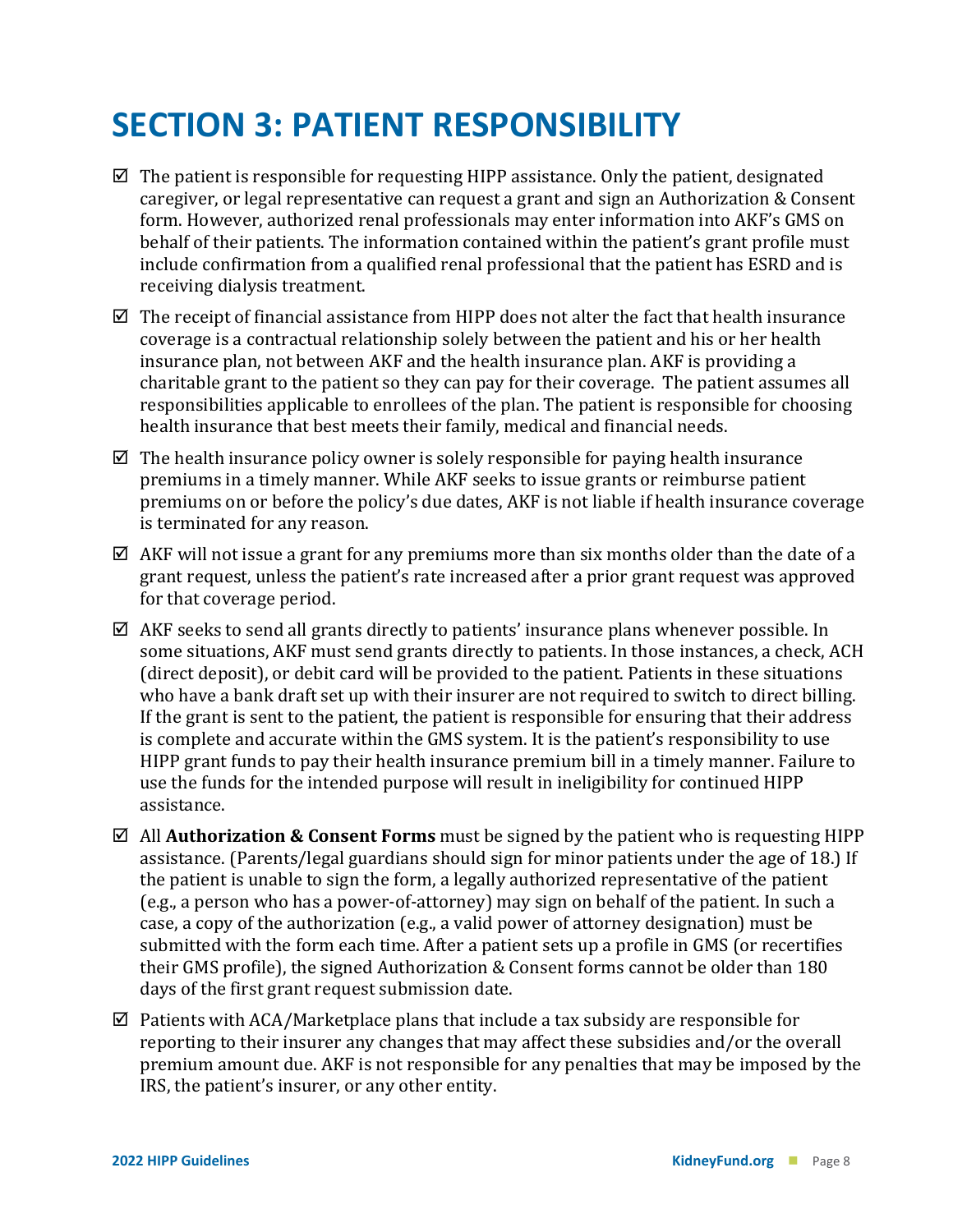- $\boxtimes$  Any premium refund or premium rebate in connection with any health insurance plan paid by AKF through a HIPP grant is the property of AKF and must be promptly returned to AKF. These refunds are redeposited into the HIPP funding pool to support other patients in the program.
- $\boxtimes$  If a HIPP enrollee dies, the patient's insurer should be notified, and a request made by the patient's representative to refund any unused portion of the premium payment to AKF. Some plans refund checks directly to the patient's estate. In this case, a patient's family or estate representative must return those refunds to AKF so they can be used to help other patients in need.
- $\boxtimes$  If any fees/taxes are associated with a patient's premium (weight surcharges, administrative fees, etc.), these fees will be covered by HIPP.
- $\boxtimes$  Union dues cannot be requested unless they are a part of a "bundled" insurance premium that cannot be itemized.
- $\boxtimes$  Dental and vision insurance premiums are eligible for HIPP assistance only if they are included in a non-itemized, combined plan with the patient's health insurance under one premium.
- $\boxtimes$  Premiums that have been paid by the patient or another source (including family/ friends) prior to requesting assistance from HIPP will not be reimbursed.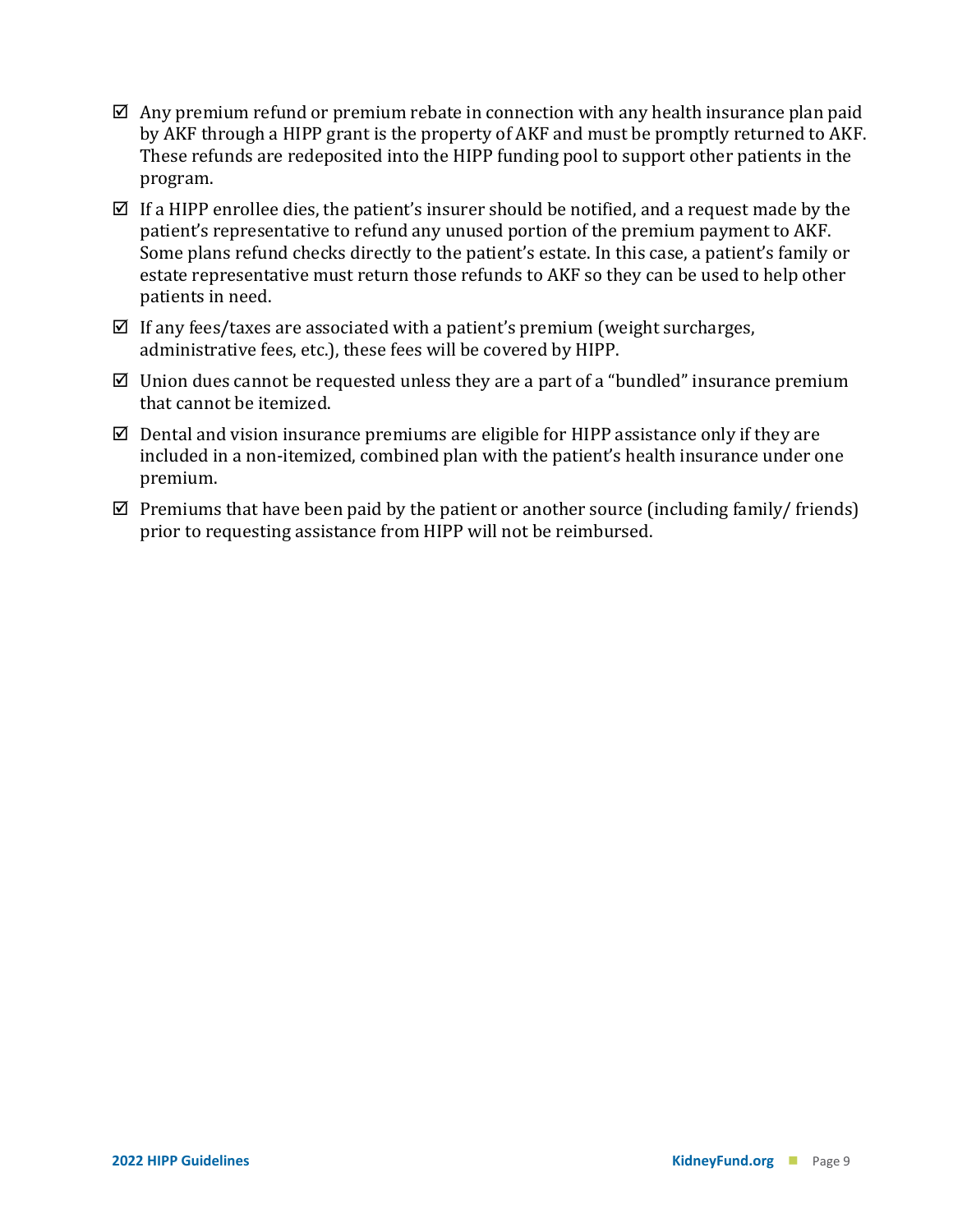## **SECTION 4: AKF'S ONLINE GRANTS MANAGEMENT SYSTEM (GMS)**

#### **What is GMS?**

GMS is an easy-to-use online portal for applying for and managing AKF patient grants.

#### **Who may register to use GMS?**

GMS may be used by patients, designated family caregivers, and renal professionals.

#### **For patients:**

Registering to use GMS will make it easier for you to request HIPP grant assistance and to track the status of your grant requests. You may use your personal email address to register. If your social worker or renal professional has already created a profile for you in GMS, you will need your PIN from your profile to register. Your social worker or renal professional can give this number to you or you can email AKF at [registration@kidneyfund.org](mailto:registration@kidneyfund.org) to request it. AKF will also provide this number directly to you by phone at 1-800-795-3226. We strongly encourage patients to register in GMS so they can stay informed of their grant status and so they can receive important messages about AKF financial assistance programs.

When a patient claims their account, their social worker or renal professional is still able to assist the patient with submitting their personal information and grant requests. A conversation should be had between the patient and social worker/renal professional regarding who will be in charge of submissions.

#### **For caregivers:**

Caregivers (including authorized legal representatives) may register for GMS with their personal email addresses. They are defined as "family members or individuals who can provide a Power of Attorney letter. Treatment center employees cannot serve as Caregivers for their patients in GMS.

Caregivers may enter requests on behalf of a patient, as well as check the status of that patient's grant requests. Written consent is required from the patient for caregivers to access a patient's record.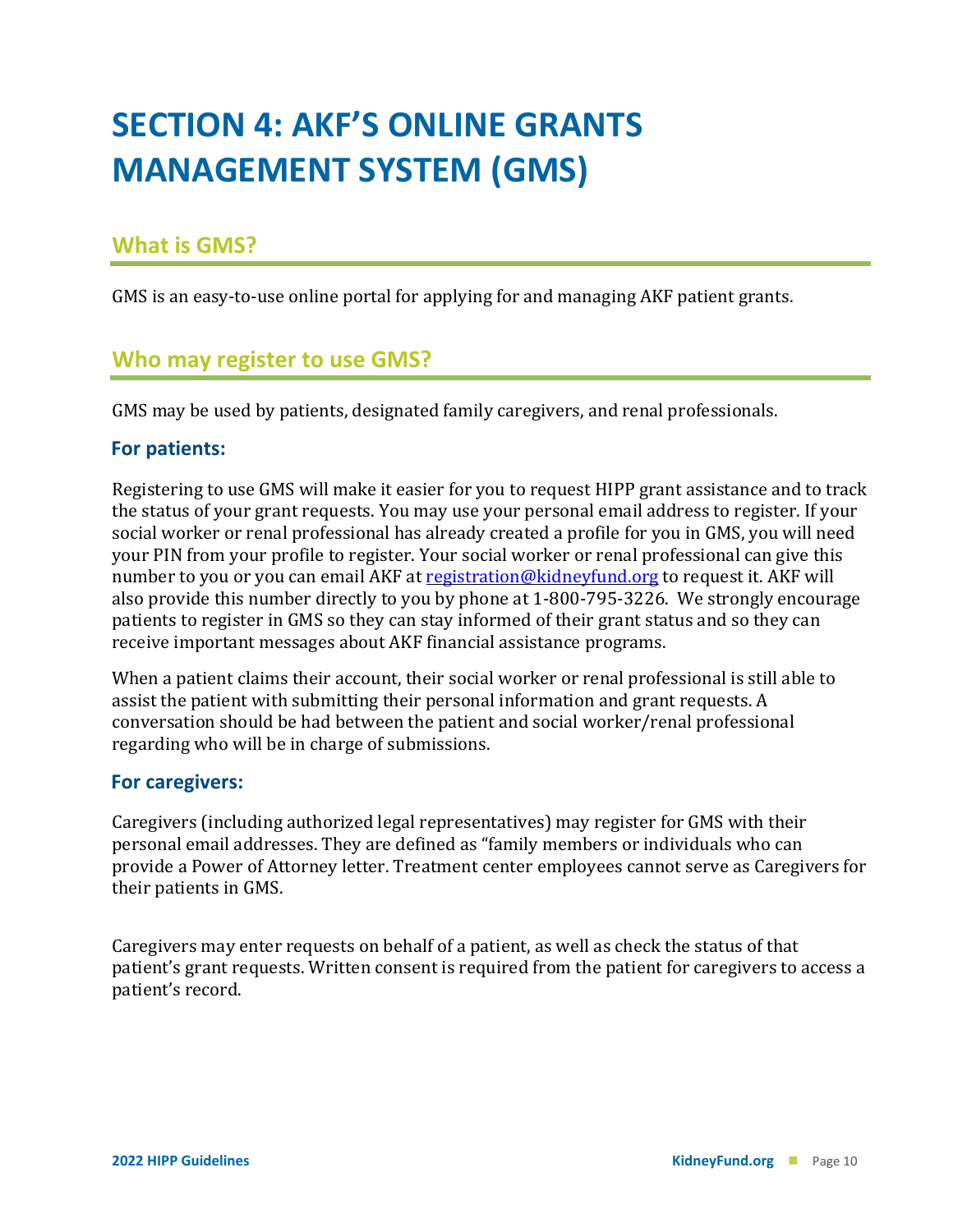#### **For renal professionals:**

To use GMS, renal professionals must have a valid individual corporate email account. Corporate email accounts are email accounts that are restricted only to users (e.g., employees) authorized by your company and usually end in some form of your company name. Additionally, you may not use a shared general corporate email account; the email account must be specifically assigned to you. Personal email accounts associated with publicly available Internet access (such as, but not limited to, Gmail, Yahoo, Zoho, AOL, etc.) may **not** be used by renal professionals in GMS. These rules are designed to help protect the confidentiality and security of patient information.

If a renal professional is affiliated with more than one dialysis or transplant company, they will need to register for two separate GMS renal professional accounts using the two separate email addresses associated with the companies. The renal professional will only have access to patients at the associated treatment facilities.

#### **Through GMS, Caregivers, Patients, and Renal Professionals can:**

- Login to submit an attestation to a grant request
- Assist patients with their GMS Patient Profiles.
- Obtain profile and grant request status updates and patient grant histories.
- Upload required patient profile or grant request back-up documents.
- Receive automated emails when a grant request is incomplete or requires attention.
- Receive important communications regarding AKF financial assistance programs.

### **SECTION 5: APPLICATION PROCESS**

There are two primary steps to requesting assistance through HIPP—completing a **patient profile** to determine eligibility and submitting **grant requests** to AKF. AKF will **only** accept grant requests submitted **online** via GMS.

#### **Patient Profile Submission**

A patient profile must be completed through AKF's GMS in order to be able to submit grant requests for HIPP assistance. Patients may start the process on their own by registering for GMS and creating a patient profile. A patient may also work through their dialysis social worker or other renal professional for online submission or designate a caregiver (immediate family member or legal representative) to apply on their behalf. Patients may then enter their own grant requests, track the status of their grant requests online, and access their grant history via GMS.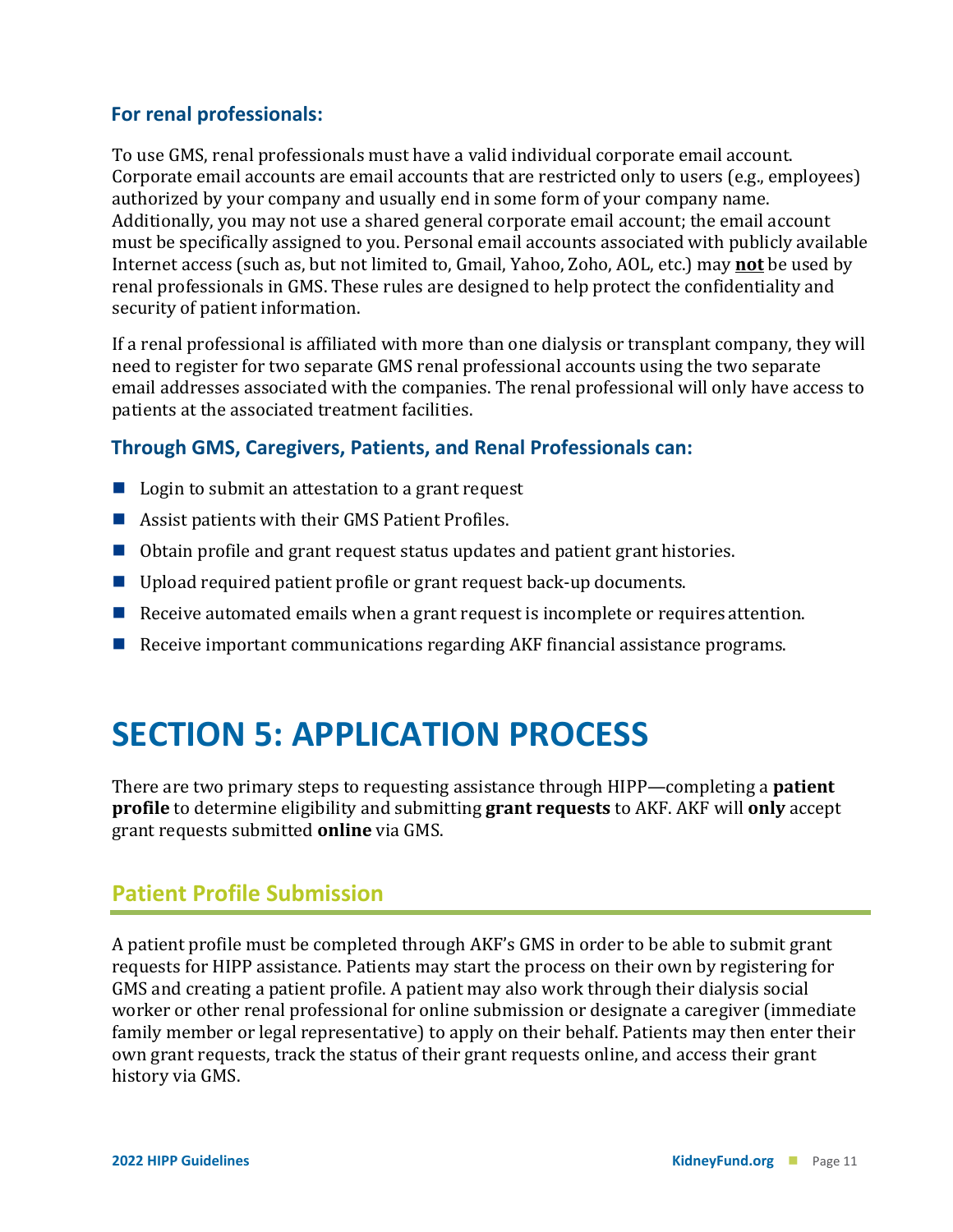The information entered within the patient profile determines the programs for which a patient is eligible to apply. AKF does not guarantee that a properly completed grant request will be approved or, if approved, that insurance premium assistance from HIPP will be issued. To the contrary, the decision to provide assistance in response to any given request is always subject to the sole and absolute discretion of AKF and the availability of HIPP funds. The award of a HIPP grant does not create a contract between AKF and the patient. See Appendix 2.

All new applicants to HIPP shall be provided a copy of AKF's **HIPP Guidelines** and/or **HIPP Patient Handbook.** When the patient signs their **Authorization & Consent Forms**, the patient is confirming that he or she has read and understands these documents. All documents mentioned above may be found within the "Information" section of GMS and on AKF's website. This affirmation is intended to ensure that all prospective HIPP grant recipients understand the benefits, responsibilities, **and** limitations of participation in HIPP. Most importantly, patients need to be informed that HIPP assistance is limited to those with ESRD (and recent transplant patients who received HIPP assistance covering insurance premiums for the three months immediately preceding their transplant) and that there are potential limits in the available HIPP funding pool. Copies of each document are available through GMS (**[gms.kidneyfund.org](https://gms.kidneyfund.org/login)**[\)](https://gms.kidneyfund.org/login) and AKF's website (**[KidneyFund.org](http://www.kidneyfund.org/)**[\).](http://www.kidneyfund.org/)

#### **Required Profile Documents**

Patients will need to upload the following documents when applying for assistance:

■ Authorization & Consent Forms **AND** 

**One** of the following proof of income documents:

- Current letter to document enrollment in **one** of the following programs:
	- Low-Income Home Energy Assistance Program (LIHEAP)
	- Temporary Assistance for Needy Families (TANF)
	- HUD housing assistance
	- Supplemental Nutritional Assistance Program (SNAP)

#### **OR**

 $\blacksquare$  Most recent household Tax Forms or pay stubs matching the indicated yearly income

#### **OR**

■ AKF Income Exception Attestation Form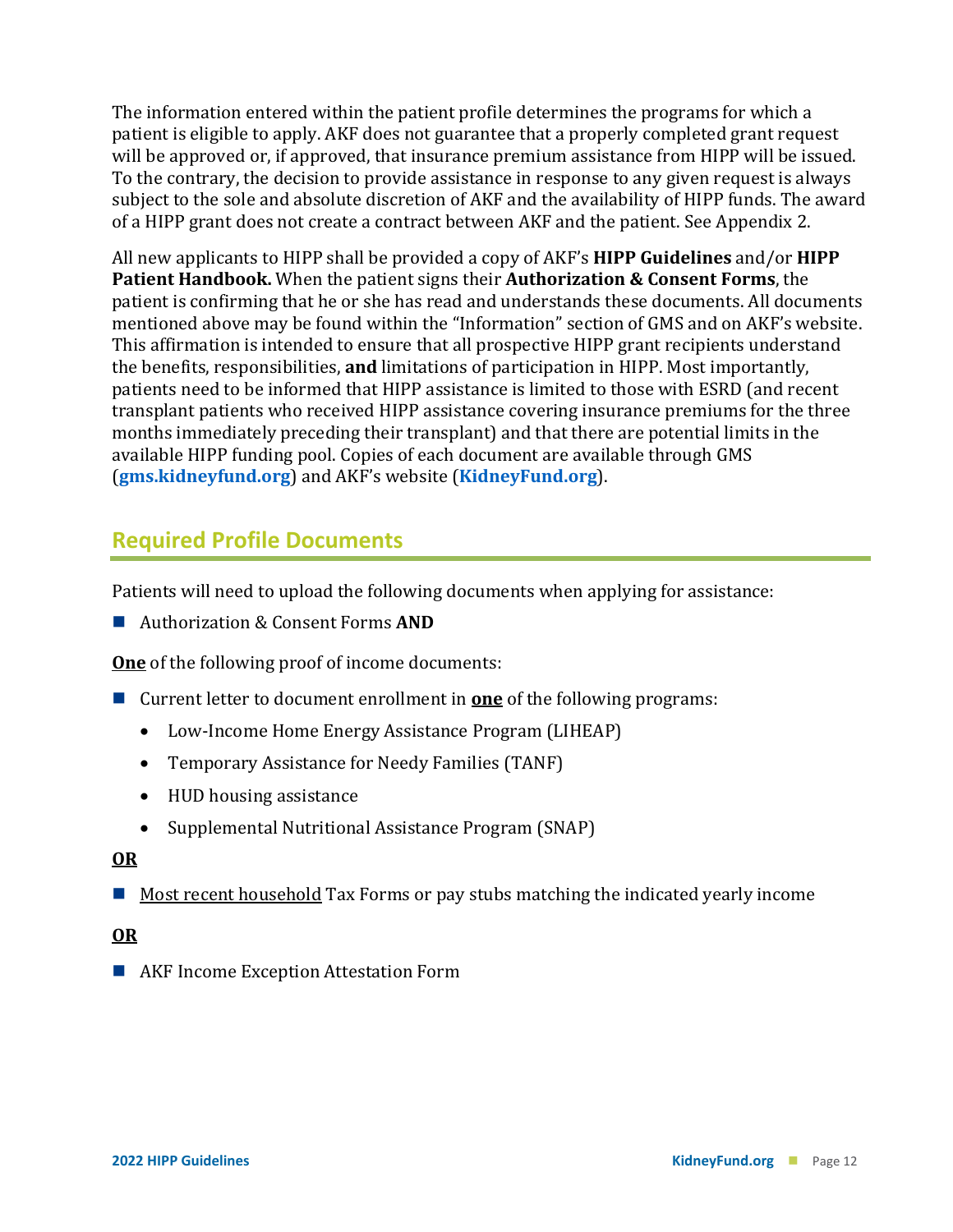#### **Grant Request Submission**

Patients or their approved representatives submit HIPP **grant requests** to request assistance in paying insurance premiums. Patients who have completed their patient profile in GMS and are eligible to enter HIPP grant requests will remain eligible to do so for a full coverage period year, subject to available funds in the HIPP pool and the other criteria set forth above. AKF requires annual patient profile updates for all enrollees to ensure system accuracy and applicant eligibility. If the profile is updated mid-year and the patient is no longer eligible for AKF assistance based on the updates, the active grant will need to be cancelled as the patient is no longer eligible.

Grant requests may be submitted as recurring requests. A recurring request will generate grant payments for the same dollar amount and the same insurance premium, without the need to re-enter all of the grant information in GMS. These recurring requests will still need to be confirmed each time before AKF will issue a grant payment, and can be confirmed by patients, caregivers, or renal professionals within a patient's profile in GMS. Confirming the request lets AKF know that the payment is still needed. If the patient's premium or desired payment method changes, future payments associated with a recurring request may be cancelled by the patient, renal professional, or caregiver, and a payment update request may be entered.

#### **Grant Request Documentation Requirements**

Grant requests must be accompanied by an insurance bill, payment coupon, statement or insurance application when applying initially or if the request is modified thereafter. Please follow the following guidelines for bill submission:

- In most cases, submitted bills/invoices may not be older than 90 days from the grant payment request submission date. Differences in the standard documentation requirements for employer-based health insurance are noted below.
- $\blacksquare$  All bills/invoices must reference the insured's name, policy number, remittance address, payment frequency and coverage period. This information must match the online payment request.
- Whenever possible, AKF prefers that submitted bills include the exact coverage period, billing frequency, and amount requested within the grant request. However, when patients cannot obtain these bills due to time constraints, the patient may use another bill issued within the past 90 days and manually write in coverage dates and/or premium amounts that correspond to the grant request. In these cases, patients **should not** "white out" the original information on the bill. Patients may simply draw one line through the original bill information and add the new information.
- Insurance bills showing a credit balance will not be accepted. In these cases, patients must obtain a new bill from their insurance company displaying a balance due. In instances where a premium is deducted from a paycheck or social security check, please refer to the first bullet point on Page 19, in the "Grant Request Review & Processing" section.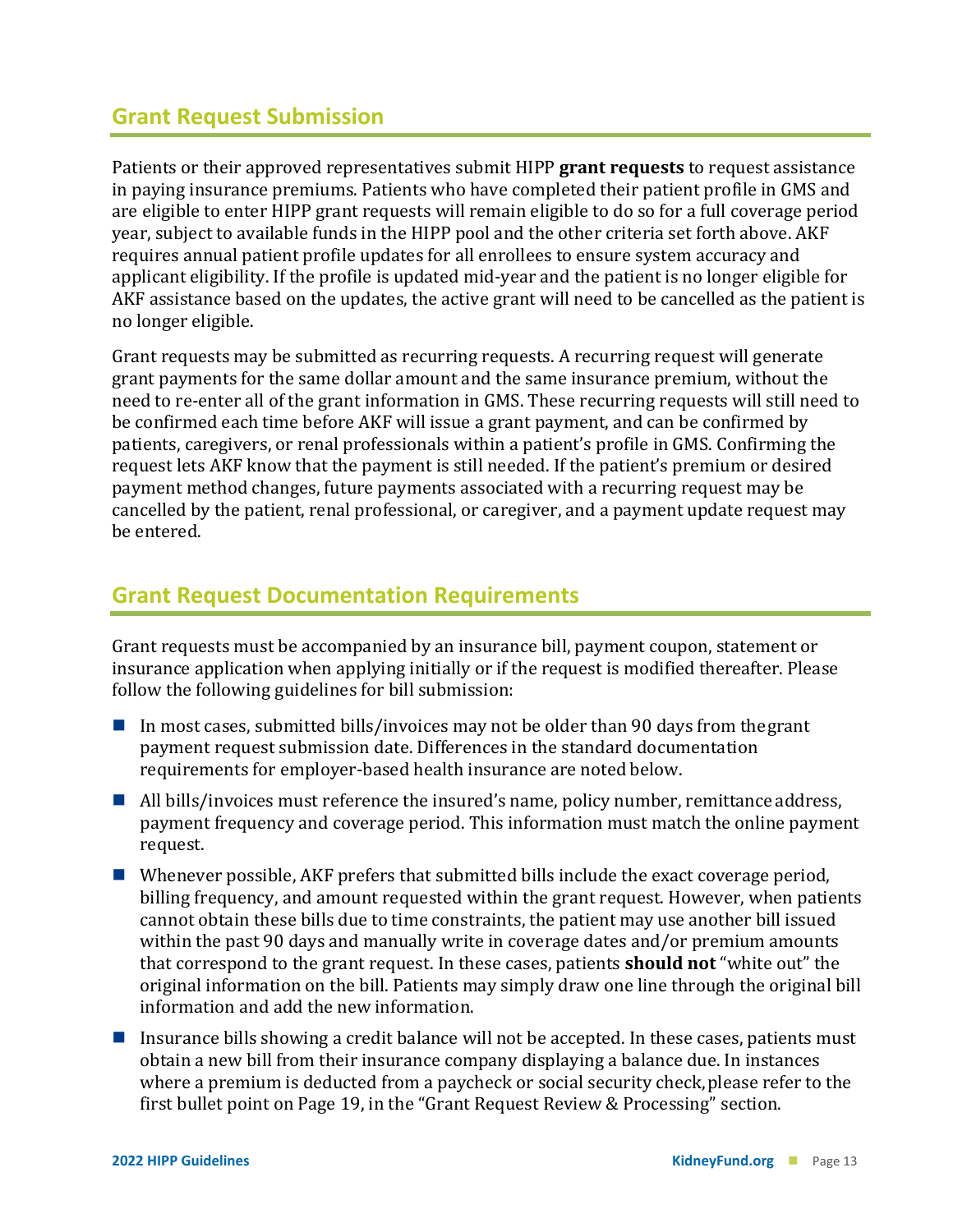- When requesting a grant to reinstate a policy, a letter signed by an authorized agent or broker of the insurer may be submitted as a last resort in lieu of a bill. The letter must be on the letterhead stationery of the insurer. In all cases, the letter must reference the insured's name, policy amount and coverage period. An actual current bill must be provided for the next payment request period.
- When requesting a grant to reinstate a Medicare policy, a patient will need to go through the Good-Cause reinstatement process directly through Medicare to obtain the correct documentation to submit to AKF. AKF will not accept reinstatement documentation from a local SSA office for Medicare plans.
- A signed and dated copy of the new insurance application must be submitted when requesting assistance with a new policy for which a premium invoice has not yetbeen issued. If a patient has applied online and a signed application form is not available, a copy of the application confirmation page may be submitted in its place. All premium rate information should be included.
- AKF will provide post-transplant HIPP assistance for the remainder of the patient's current insurance plan year. If a patient transplants in the final quarter of their current plan year, then AKF will continue HIPP assistance for the subsequent plan year in addition to the remainder of that final quarter. AKF will always assume that the patient's plan year is based on the calendar year unless otherwise notified by the patient.
- For dialysis patients, before entering a grant request, we ask that you check your Insurance Plan Year within your GMS Patient Profile to ensure that the listed dates are correct. Accurately entered coverage years help to ensure that AKF is able to assist patients who transplant with the remainder of their insurance policy plan year. An incorrectly entered coverage year may cause an error in the amount of post-transplant assistance the patient receives. AKF reserves the right to request additional written documentation when needed.

### **Required Documents for Employer Group Health Plans (EGHPs)**

#### **Employer Group Health Plan (EGHP) Payments**

In the case of employer group health plans (EGHP), the following procedures must be followed. The patient must submit:

- a letter from their employer's HR department on company letterhead that clearly indicates the individual medical portion of the patient's (and family member's) insurance premium that is being deducted from the patient's check, NOTE: If the patient is unable to obtain an employer letter, they may submit a rate sheet to confirm their premium amount along with a current paystub.
- $\blacksquare$  a current paystub (no older than 30 days from the submitted grant request).

A written or typed breakdown of the total requested amount should be provided on the rate sheet or paystub. In the event of a family policy, AKF will only issue grants for the individual rate for the patient. A rate sheet or letter from the employer, if applicable, must accompany the request to verify the bundled policy and rates.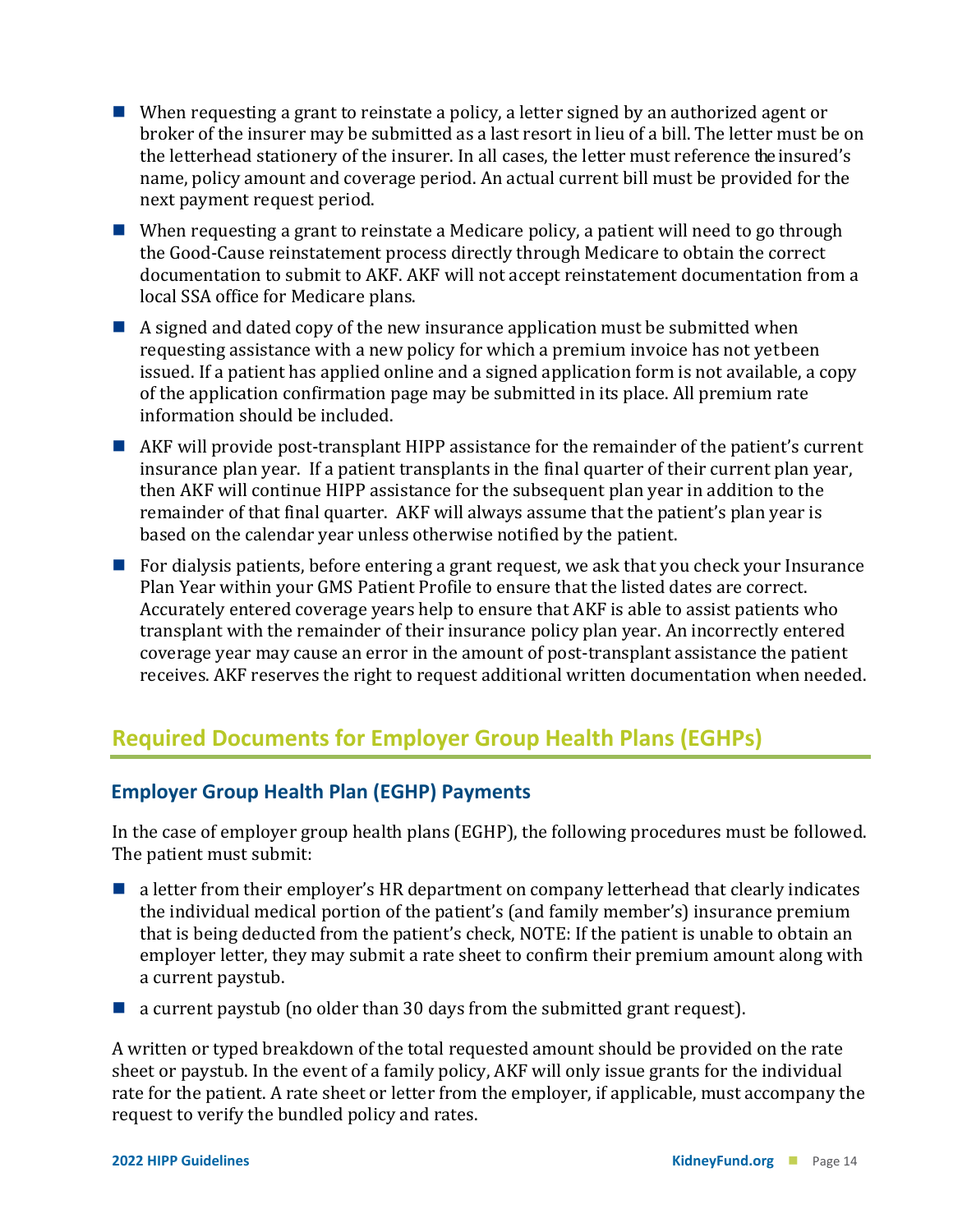- Should an individual rate not be available, AKF will pay the patient's portion of the premium only (example: 50% for a family of two).
- If the premium rate is the same for individual and family coverage, AKF will pay the full premium amount.
- If the patient is the employee's spouse, AKF will only pay the spouse's premium amount.

When a patient is on a leave of absence (LOA) or being covered by the Family Medical Leave Act (FMLA), a letter is required from the insured's employer, on their letterhead, explaining the date that the patient begins their LOA or FMLA. Alternately, a patient may submit the approved HR form(s) with the patient's signature indicated on the document

If the employer does not bill the patient directly, the patient may use the letter from their employer as their documentation and enter the grant request with payments sent directly to the employer.

#### **COBRA Payments**

When a patient receives insurance through their employer and leaves that employer, they will sometimes be eligible for a COBRA policy. If a patient's COBRA administrator does not issue bills/coupons, AKF can accept the following documents:

- a completed (signed and dated) election form OR
- a letter from the COBRA administrator containing **all** of the following information:
	- Dated within last 60 days,
	- Amount of the monthly or quarterly premium
	- Number of members covered on the plan
	- Remittance address.

#### **Extended HIPP Assistance for Transplant Patients**

When a HIPP grant recipient receives a transplant AKF continues HIPP grant assistance through the end of the calendar year. This assistance must be for the same insurance policy or policies in which the patient was enrolled prior to the transplant, as long as that same insurance policy is available to the patient. The application may not request assistance for a different insurance plan or plans unless the same insurance policy is no longer available through no fault of the patient. AKF will provide post-transplant HIPP assistance for the remainder of the patient's current insurance plan year. If a patient transplants in the final quarter of their current plan year, then AKF will continue HIPP assistance for the subsequent plan year in addition to the remainder of that final quarter. AKF will always assume that the patient's plan year is based on the calendar year unless otherwise notified by the patient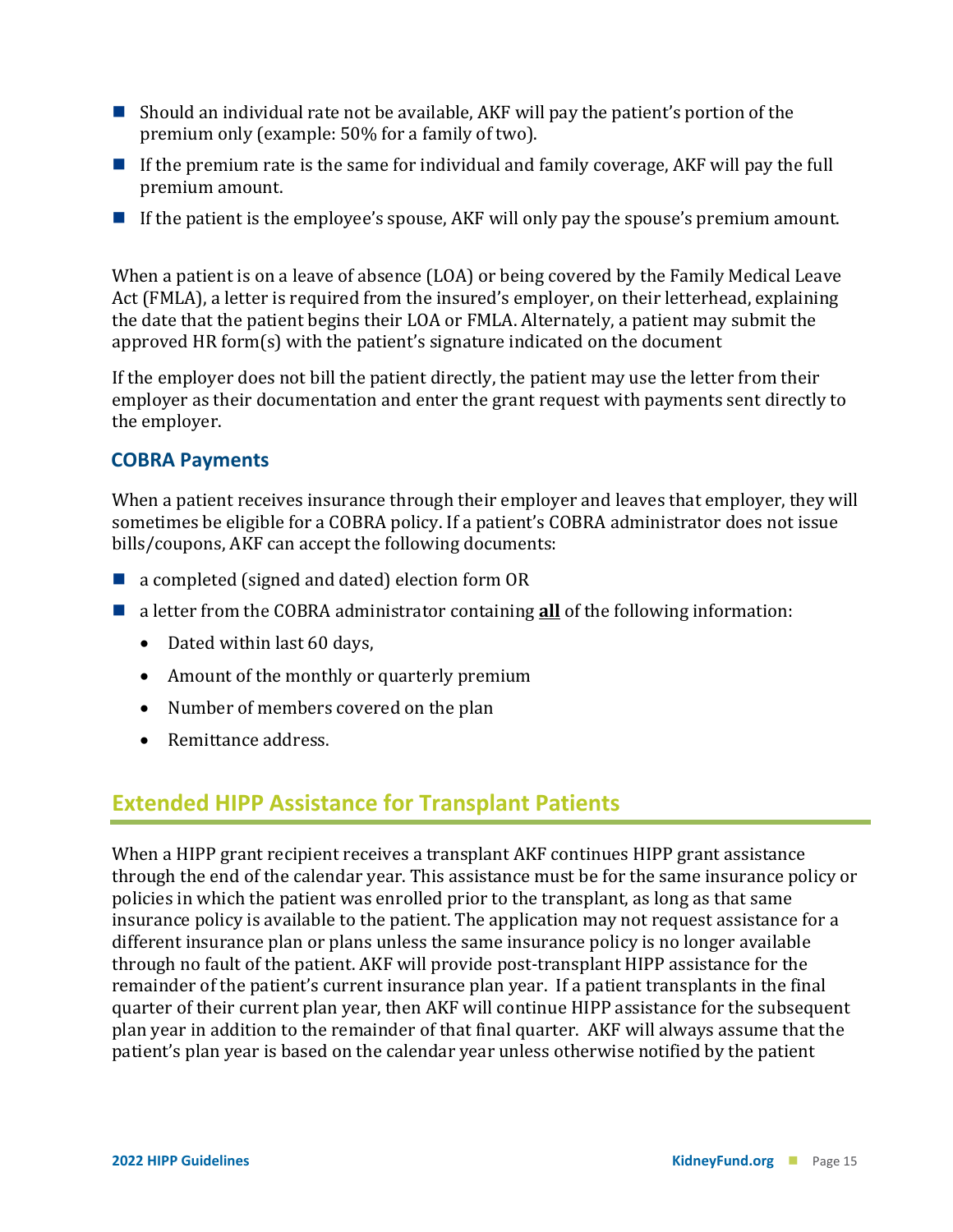To be eligible to receive post-transplant assistance, an individual must have been receiving HIPP assistance that covered at least the three consecutive months immediately preceding the date of their transplant. Grants that are approved in error for transplant patients that do not meet this prerequisite for continued assistance will be cancelled and all future payments will be cancelled as well. Regular audits of post-transplant assistance are run to ensure that all patients receiving assistance are eligible for assistance.

To receive extended HIPP assistance post-transplant, patients must update their transplant date in their GMS profile within three months of receiving their transplant. Contacting AKF via phone or email will not update a patient's profile with their transplant information; this information must be entered into the patient's GMS profile by the patient, their caregiver, or their renal professional. We also request that all patients update their profile with accurate contact information so that HIPP grants may be processed in a timely fashion and sent to the correct address. Patients may work with their dialysis social worker and or transplant center social worker, or they may update their profile themselves by claiming their GMS account (explained below) and making changes into their treatment status.

If a transplant facility prefers not to assist patients in GMS, the patient must act and claim their account in GMS to ensure they have access to their profile and update the information in GMS, patient will need to request a Treatment Center Verification Form (TCVF) from AKF. When the patient submits this form, it allows AKF to verify that a patient has received a transplant, after which the patient will be able to submit their own requests in GMS. Please send a message through GMS or contact the AKF Patient Services Department by calling 1-800-795-3226 or emailing [registration@kidneyfund.org](mailto:registration@kidneyfund.org) to request this TCVF form. This form can be also downloaded from the agreements and forms tile of the patient's profile.

Transplant social workers submitting grant requests for patients in GMS **DO NOT** need to submit the TCVF. The TCVF should be submitted only when a patient is applying on their own.

Following a transplant, the patient, their renal professional, or their caregiver must check their grant payments in GMS and, if needed, submit new grant requests for the patient to continue receiving extended assistance, while at the same time cancelling any unnecessary payments. AKF will not enter requests on behalf of any patient, whether they are a dialysis or transplant patient. The information contained within the transplant patient's grant profile must include confirmation from a qualified renal professional that the patient has received a transplant.

If a patient is taking over the management of his/her grant requests and a complete and correct recurring grant request already exists, the only action to take will be to confirm the next payment when it is eligible to be confirmed.

- A new grant request will only need to be submitted when:
	- No previous grants have been submitted or
		- o a one-time grant check has been issued within the last three months,

Patients may confirm grant payments on an existing request.

If the rate has changed or more grant payments are needed to finish out the patient's posttransplant HIPP eligibility period, they may enter a new request.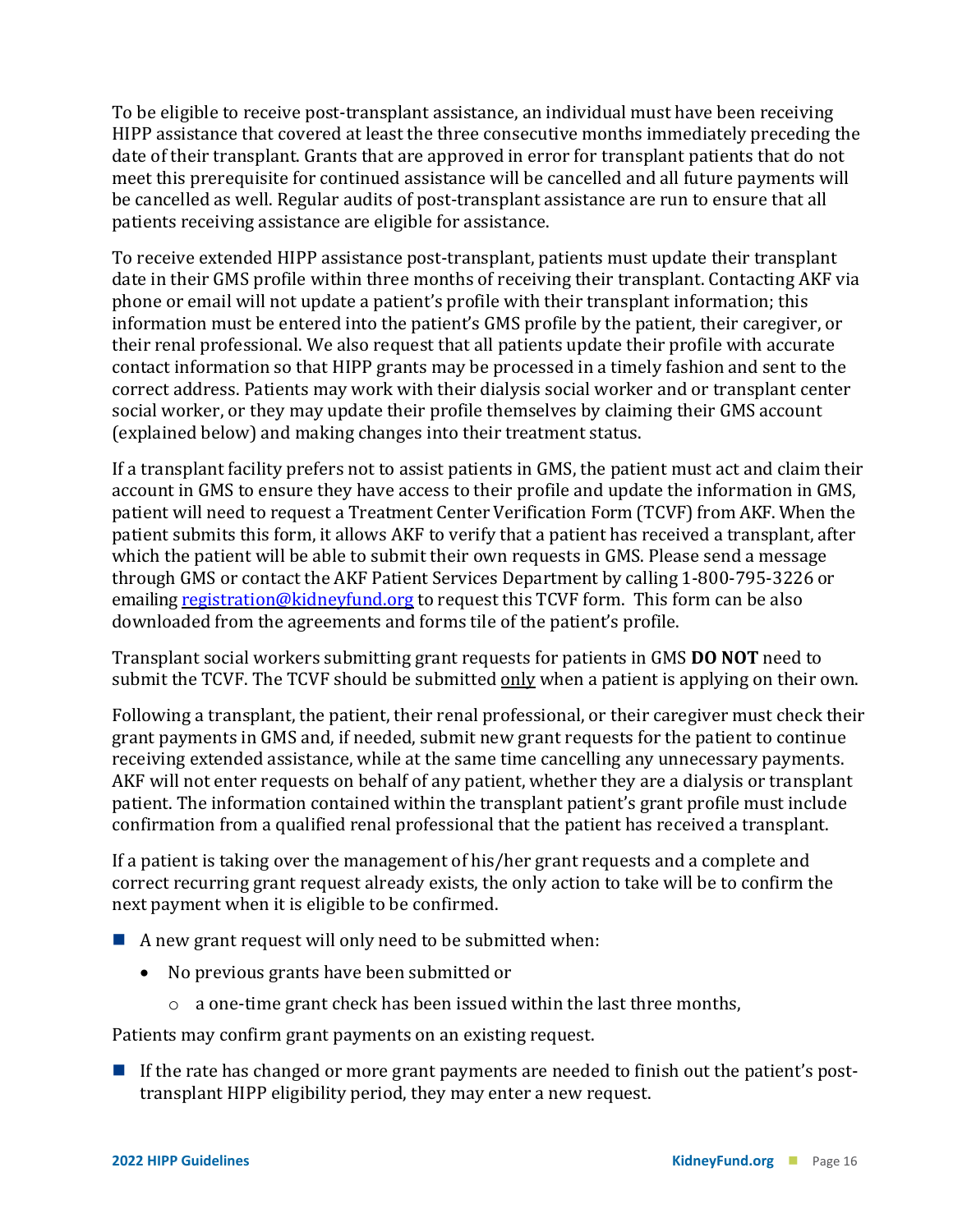If grant payment address needs to be changed, pending payment must be cancelled and a new request will need to be submitted with correct remittance address

#### **Changes in Patient Status**

AKF must be notified as soon as possible of any patient status change (such as change in address; financial eligibility changed status; termination or lapse of insurance plan; transplant; or death.). All status updates should be managed through GMS by updating the patient's profile.

### **SECTION 6: GRANT PAYMENTS**

#### **Grant Request Review & Processing**

- We review grant requests on a first-come, first-served basis. We are proud to provide, on average, a turnaround time of 10 to 14 business days for approval of HIPP grant requests that are fully and correctly completed. Dependent on funding levels, grants are then usually issued promptly after approval. If funding levels are insufficient, AKF reserves the right to issue payments based upon HIPP urgent guidelines (see below).
- Although we provide grants to cover premiums, it remains the patient's responsibility to fulfill all the terms of his or her health insurance contract.
- Urgent requests will be considered on a first-come, first-served basis when a patient's policy has a termination date that will occur within 10 calendar days of the GMS grant request date. GMS will determine if the grant request meets the urgent criteria. Payments are mailed using USPS and overnight mail service is not available. If a grant is to be sent directly to the patient, providing the patient's ACH direct deposit information will provide a quicker grant delivery.
- When possible, payments may be issued as early as 45 days prior to the coverage period start date, based upon funding availability.
- AKF reserves the right to verify all patient profile and grant request information and to request additional written documentation, both at the time of the grant request and/or a later date.
- $\blacksquare$  If the premium amount and payee information entered on the patient's initial recurring request remain the same, the patient enrolled in HIPP will not need to provide another premium bill and updated grant request to AKF until the beginning of the next insurance plan year, with the exception of submitting a payment update request in cases where the rate or policy information changes mid-year. In most cases, an insurance plan year is a calendar year, but you should check your policy to be certain. Requests for Marketplace Exchange (Affordable Care Act) plans must be updated during Open Enrollment at the end of each calendar year due to frequent changes in premiums and policy numbers.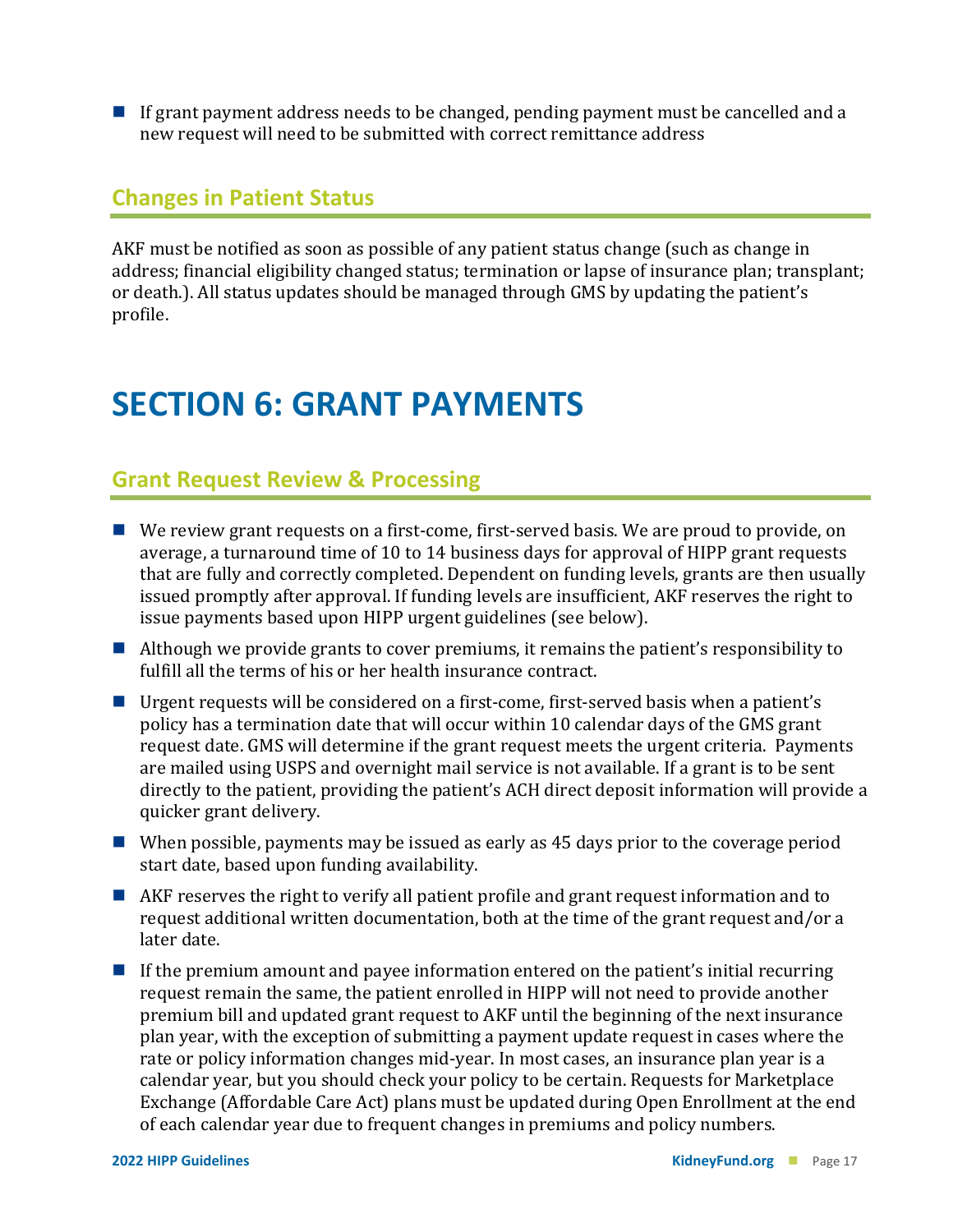Recurring grant payments will be issued automatically by AKF through the end of the HIPP enrollment year (subject always to the continued availability of funds and other restrictions noted above). **Note:** Patients, caregivers, or renal professional representatives are required to confirm the need for all subsequent payments by pressing the confirm button on the payment in their GMS patient profile before AKF issues a grant. This helps prevent making unnecessary or incorrect grant payments. Patients, caregivers, or renal professional representatives are also required to cancel unneeded recurring payments as necessary. Unconfirmed payments expire at the end of the payment coverage period, which is generally 31 days past the payment due date. Please contact AKF, if you have questions about this process.

- $\blacksquare$  A new online grant payment update request is required (along with a current premium bill) if the patient has **any** change in insurance coverage or premium amount. This will update the automated payment information. Please notify AKF immediately if the patient passes away by updating their GMS profile record status to "Deceased".
- If a patient has a new or existing insurance plan which requires that the premium be paid by bank draft or withdrawn from a check, the patient may only request the premium from AKF for the current calendar month and subsequent months; requests for previous months will be denied. Likewise, requests for "skipped" months due to failure to properly submit a request for payment by AKF or enter a new grant within GMS may also be denied.
- AKF issues grants in the form of checks, debit cards and ACH (direct deposit). ACH transactions are processed within 3 to 5 business days. ACH transactions require a patient to have an email address included in their GMS profile. Grant checks are valid for a 90-day period and debit card grants are valid for a 120-day period. If a grant check or debit card is not used, the grant will be voided, and the money will be returned to the HIPP pool.

#### **Checking the Status of a Request**

Patients, caregivers, and renal professionals may register to use AKF's GMS to check the "realtime" status of program eligibility and grant requests or by contacting Patient Services at 1- 800-795-3226.

While AKF seeks to issue grants to patients or the patients' insurance carrier on or before the policy's due dates or termination dates, due to fluctuations in availability of HIPP funds, AKF cannot guarantee grant issuance within a set timeframe following grant approval or the confirmation of recurring payment installments. To avoid the possibility of duplicate payments, patients should not resubmit a payment request without first checking GMS or speaking to a social worker (or other renal professional) at their dialysis facility.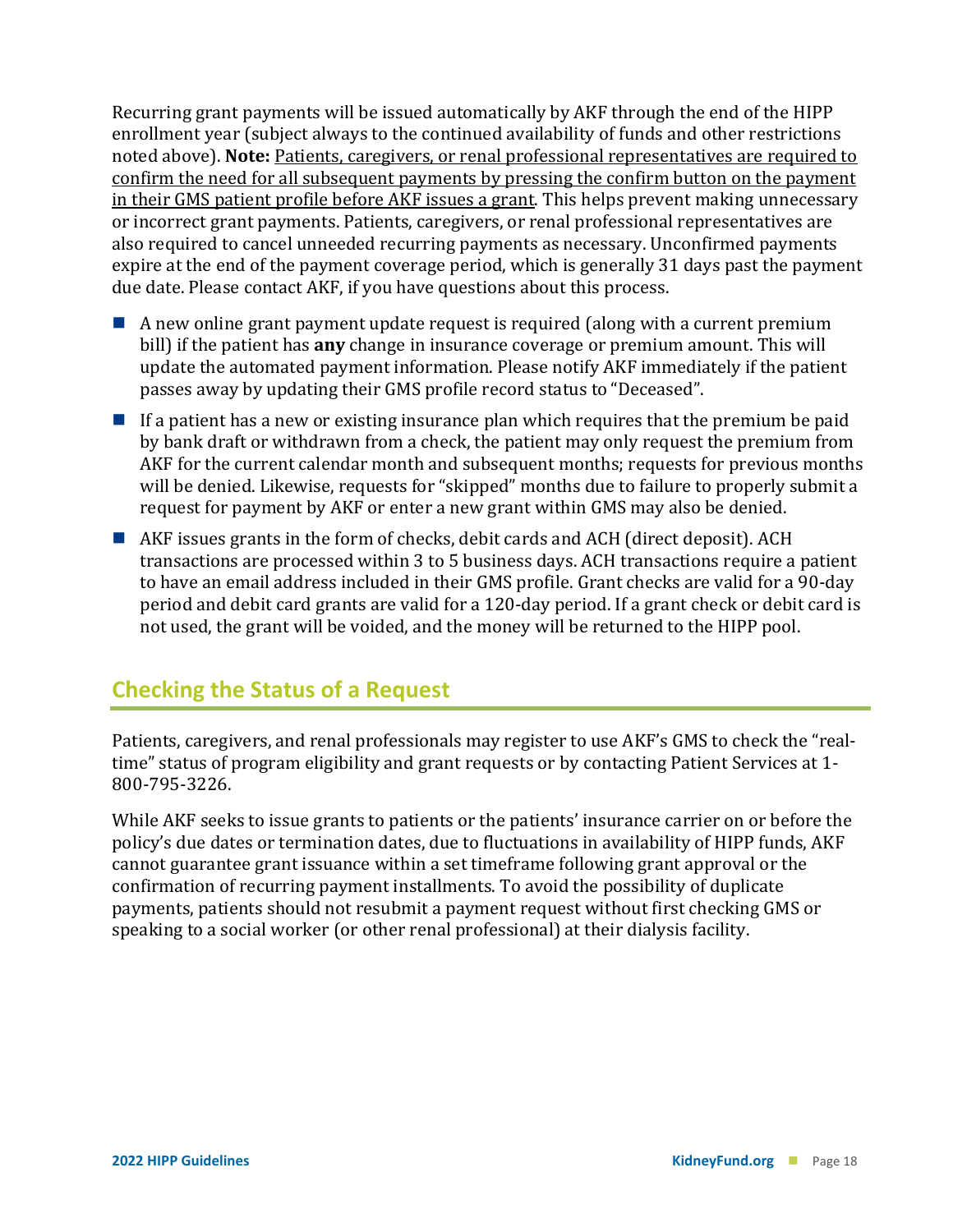Premium payments will be issued based upon the billing schedule (monthly, bi-monthly, quarterly, semi-annually, or annually) of the patient's plan. The insurer's billing schedule determines the payment frequency that you can request in GMS. AKF prefers to issue payments on a quarterly basis, ideally based on calendar quarters (i.e., Jan-Mar; Apr-June, etc.). Patients, caregivers, and renal professionals may not attempt to force a payment request to conform to a calendar quarter if it is not normally billed in this manner. As a reminder, once the initial grant payment of a recurring request is issued, patients may either confirm subsequent grant payments themselves in GMS or work with their registered caregiver or renal professional to do so.

#### **Grant Payment Types**

AKF issues four types of grant payments:

- Checks payable to insurance companies, COBRA administrators or employers.
- $\blacksquare$  Checks payable to the patient, sent to their home address or in care of their treatment facility.
- ACH payments (direct deposit) sent to the patient's bank account. (The patient's personal email address must be included in their GMS profile in order to receive direct deposit.)
- $\blacksquare$  Debit cards sent to the patient's home address or in care of their treatment facility.

#### **Refunds**

If a patient receives a premium refund or premium rebate from their health insurance company, the patient must return the funds promptly to AKF. These funds are added back to the HIPP funding pool for future grant applicants. Not returning refunds to AKF may result in a patient being ineligible for future HIPP grants.

**Refunds should be mailed to the American Kidney Fund's office at 11921 Rockville Pike, Suite 300, Rockville, MD 20852.** Please mark "HIPP refund" on the memo line of personal checks.

#### **Reviewing the Status of an AKF Grant Check**

- GMS provides information on patient grants, such as the check number, mailing address, status of a check sent to the insurance company, whether it has been cashed, and thedate that payment status information was last updated.
- It is the patient's responsibility to remain aware of the payment status of their HIPP grant check. Patients should not attempt to deposit a grant check after the check has been voided.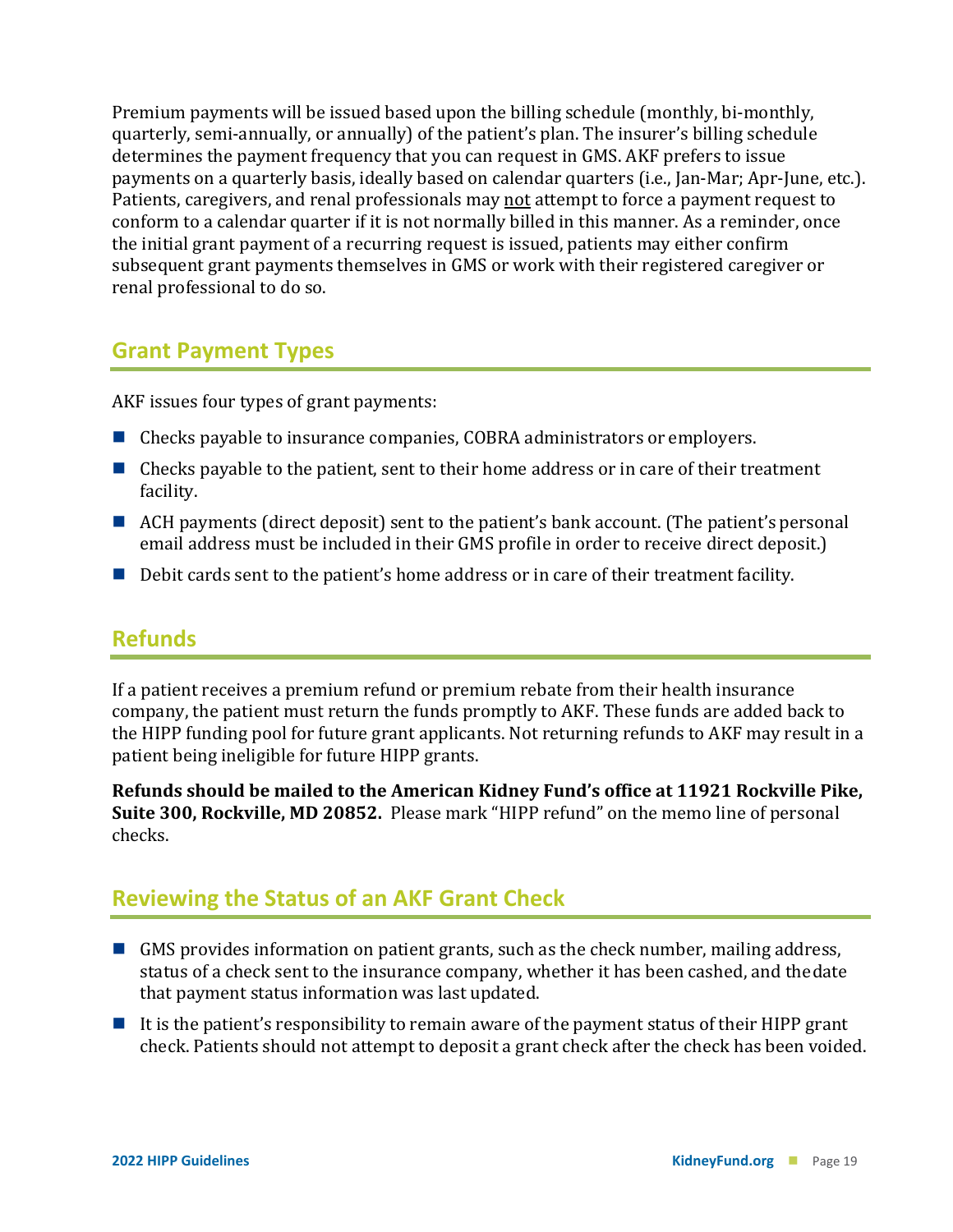- When a patient, caregiver, or renal professional requests that a grant check be voided,  $AKF$ requires a written reason to be included. If 25 days have elapsed without receipt of the grant payment, the patient, caregiver, or renal professional may request that the payment be voided, with a written reason included, and they may then enter a one-time request if submitting as a transplant patient or a void replacement request if submitting as a dialysis patient to replace the payment.
- In the event that a grant check has not been cashed, please contact an AKF representative via GMS Messaging for further assistance. A new grant request may be submitted at the time the GMS Message is sent to AKF staff to void the payment, but the payment must be voided prior to the new grant request being processed.
- AKF does not automatically replace uncashed grant checks. Instead, you must request a new grant. AKF automatically voids uncashed grant checks **90 days after the issuedate.** Void/Expired payment replacement grants must be submitted within 30 days of the void/expiration date.
- In the event that a payment is not confirmed within the allotted time frame  $(30 \text{ days after})$ the coverage period start date), a one-time grant request may be submitted with updated documentation to have a new payment generated. The dates within the one-time grant cannot exceed 6 months in the past and must be accompanied by documentation showing the policy is still active. The replacement grant must be submitted within 30 days after the payment has not been confirmed (60 days after the issue date)
- In the case of a rate increase, AKF will not void any checks that have been issued at the lower rate unless given documentation from the insurance company stating they willnot accept partial payments. Instead, a one-time grant request will need to be submitted for the balance due amount for that coverage period for transplant patients and a payment update request will need to be submitted for dialysis patients.

#### **Requesting A Check Copy**

If it is found that the health insurance plan has not properly credited the account and the grant check has been cashed, AKF can provide a copy of the canceled check. Please allow at least 10 business days from the date of issuance of the check before requesting a copy. Grant check copies may be requested by messaging AKF within GMS and must include a written request from the insurance company or the patient.

#### **Debit Card Payments**

AKF issues some HIPP grants in the form of debit cards. Debit cards are provided to patients to pay their insurance premiums and may not be used for any other purpose. In most cases, the card is programmed to only be accepted for payment of insurance premiums, and the patient must use the card to directly pay their insurance premium to their insurer.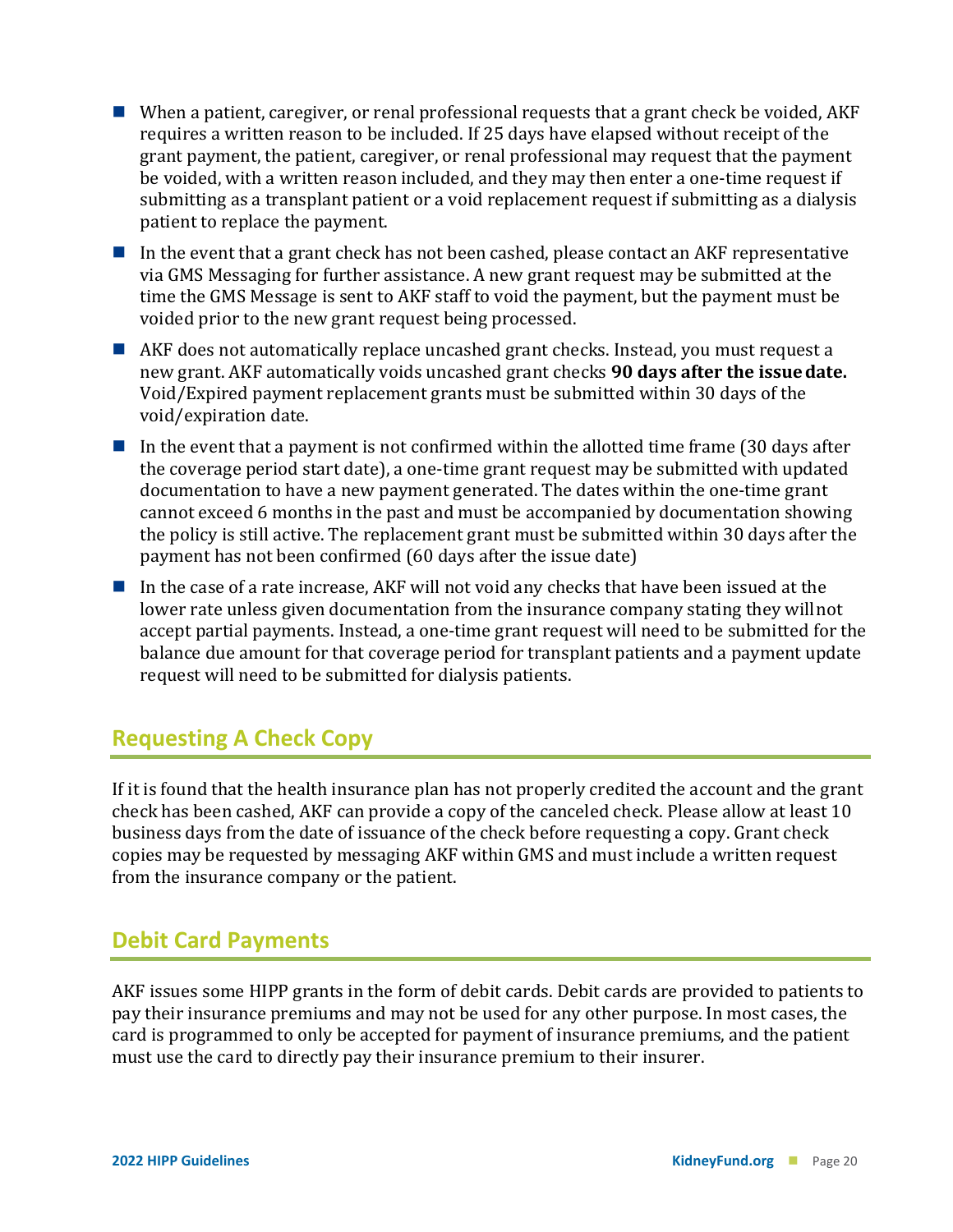In some cases, when a premium has already been withdrawn from a patient's check, the card is not programmed with these restrictions and is intended to reimburse the patient. (e.g., Medicare premium reimbursement)

With each grant payment, patients will receive a physical debit card, a letter of explanation, and a step-by-step infographic in English and Spanish. To use their debit card, patients must first activate the card using the included instructions. Questions about a debit card–related grant (including lost or cards not received) should be directed to AKF by using the GMS messaging system, setting up a phone appointment at gmsassist.com or by calling 1-800-795- 3226 during normal business hours.

### **Requesting a Replacement Debit Card**

- AKF does not automatically issue replacements for unused debit cards. Debit cards are automatically voided 120 days after they have been issued.
- $\blacksquare$  If a patient does not receive a debit card that has been issued by AKF, or if the patient loses the card, the patient, their caregiver, or their renal professional may contact AKF via GMS message void the card. A new grant request may then be entered in GMS so that a new debit card may be issued and mailed to the patient's home or treatment facility. The new grant request must be entered within 30 days of the card being voided.
- AKF does not have access to the debit card information (card number, etc.) and cannot provide it to the patient if the card is lost or stolen.
- Debit card issuance must be requested only through AKF. It is not permissible for the patient or their renal professional to request a new card directly from our debit card vendor.

### **Requesting Payment by ACH**

In some cases, patients may request grant payment by ACH (direct deposit) within GMS.

We recommend patients use ACH when a grant payment needs to go to the patient. ACH will ensure the grant funds are received sooner and eliminate the possibility of the patient's grant check being lost or delayed in the mail.

An ACH request must be made at the time that a patient's grant request is submitted. To do this, the patient must have available their bank routing and account numbers when the grant request is made. A personal email address for the patient must also be added to their GMS profile.

Please double-check all routing and account numbers when entering an ACH request. If the banking information is not entered correctly, the transaction will not process, there will be a delay in receiving the grant and a new one-time grant request will need to be submitted. This could result in the patient's insurance coverage being cancelled for failure to pay on a timely basis.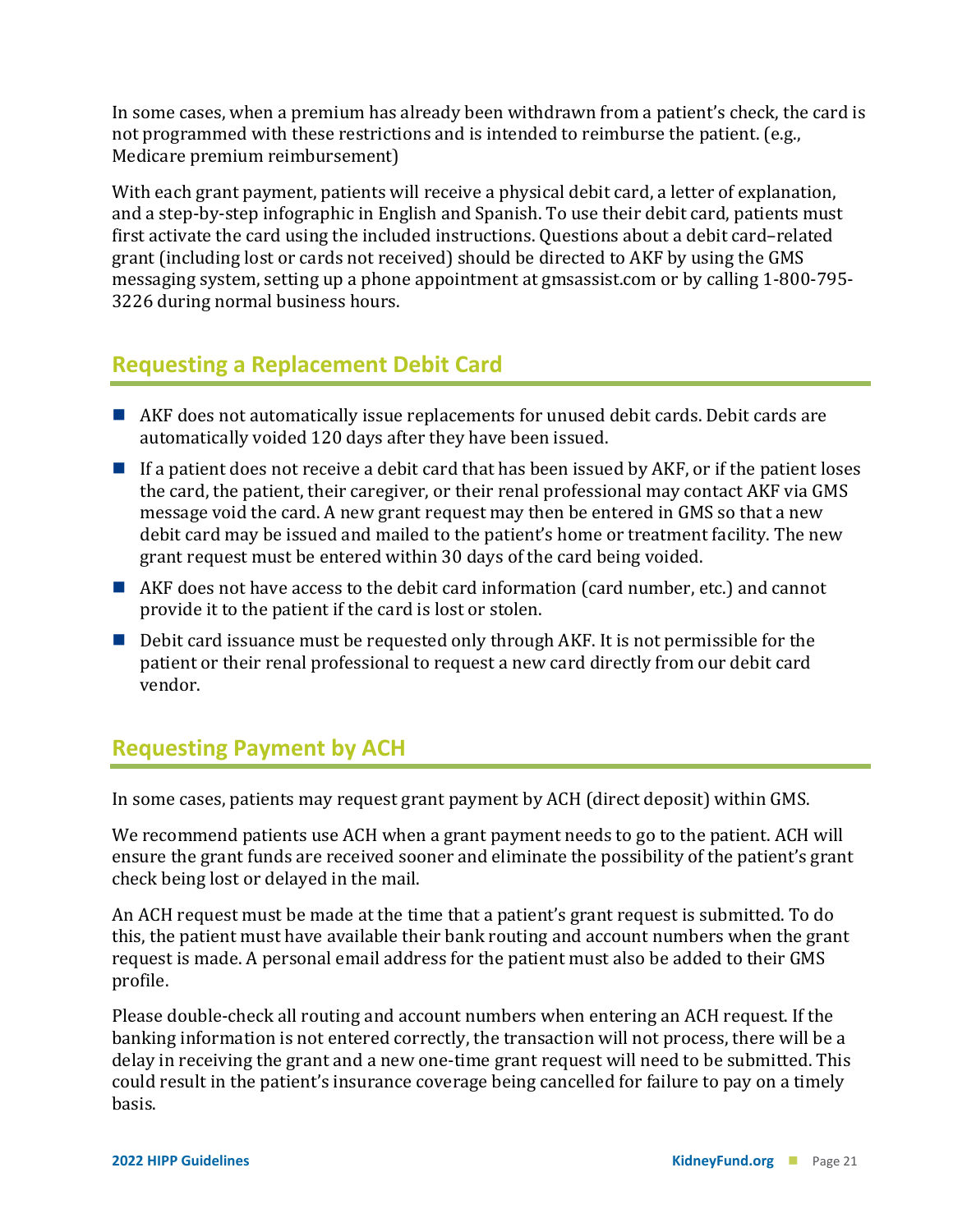## **AKF CONTACT INFORMATION**

If you have specific questions relating to HIPP or need assistance with GMS, please contact AKF's Patient Services department in one of the following ways:

BY PHONE - During business hours, you may call 1.800.795.3226 to speak with a live representative. Please note that voicemails are not accepted or responded to.

GMS ASSIST - Visit GMSassist.com to make a 30-minute phone appointment at a time that is convenient for you.

THROUGH GMS – Please message us through your GMS user account at gms.kidneyfund.org. Be sure to also check the INFORMATION and FAQ sections of your account for up-to-date information. (gms.kidneyfund.org)

ONLINE – Visit KidneyFund.org to learn more about AKF's patient financial assistance programs.

GMS REGISTRATION ISSUES? Please email us at [registration@kidneyfund.org](mailto:registration@kidneyfund.org)

If you are a CMS-certified dialysis center or transplant center new to HIPP and unsure of where to start, please contact us at **[registration@kidneyfund.org](mailto:registration@kidneyfund.org)**. or call us at 1-800-795-3226. AKF's Patient Services department will schedule an orientation to review the program, as well as provide an introduction to GMS. You can also make an appointment at gmsassist.com

For general information about AKF, visit AKF's website at **[KidneyFund.org](http://www.kidneyfund.org/)**.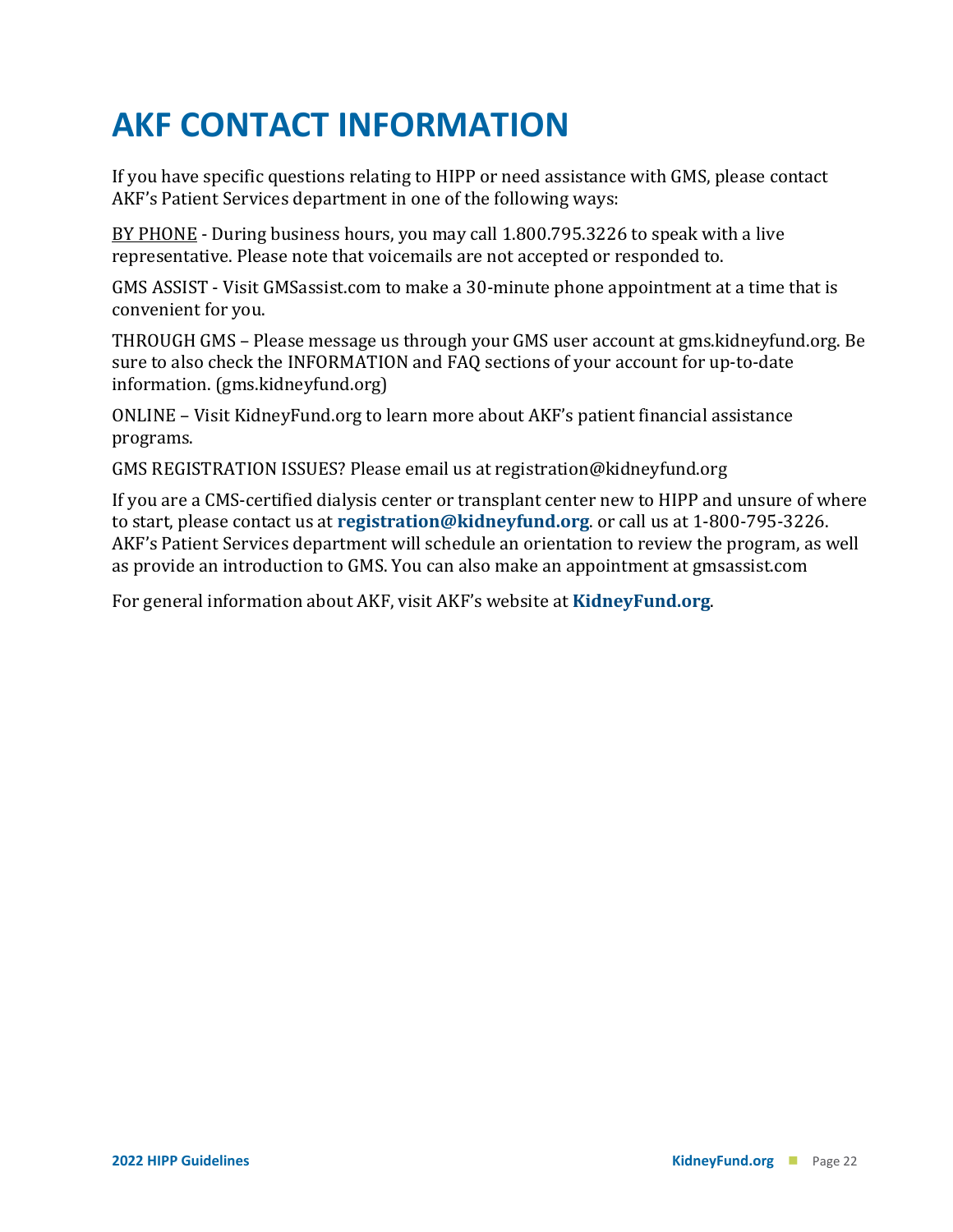### **APPENDIX 1 – ADVISORY OPINION**

Consistent with Advisory Opinion (AO) 97-1, AKF established HIPP for the purpose of helping low-income end stage renal disease (ESRD) patients maintain their existing health insurance coverage or obtain insurance for which they qualify. AO 97-1 describes the funding and operational model under which the program operates to this day and establishes core safeguards and guidelines to ensure the integrity and objectivity of the program. The 97-1 guidelines have been built into HIPP's operation, and they help ensure the program continues to operate in a fair and ethical manner.

Consistent with AO 97-1, AKF relies on voluntary charitable contributions from dialysis providers and others. These contributions are made to AKF without any restrictions or conditions on AKF's use of the donations, and AKF has the sole and absolute discretion to use the contributions as we deem appropriate.

- A core protective tenet of HIPP under AO 97-1 is the firewall that separates our grants to ESRD patients from charitable contributions we receive from dialysis providers. We provide grants to patients with ESRD without consideration of whether a patient's provider has contributed to AKF or, if the provider has contributed, the amount of such contribution. In fact, AKF staff who approve and process grant requests do not have access to information as to which providers contribute to the HIPP pool. This safeguard, the broad outlines of which are explained in AO 97-1, ensures that we are awarding grants to patients based solely on financial need and other objective eligibility criteria (described above). This system further ensures that as a  $501(c)(3)$  charity, we maintain a donation firewall, with AKF having absolute control in deciding how to spend our donated funds.
- $\blacksquare$  Likewise, social workers and renal staff may refer financially needy patients to HIPP but **may not** advertise the availability of HIPP financial assistance to the public or disclose to patients whether their facility or provider has contributed to AKF.

To learn more about our OIG Compliance program please-1 visit our website at https://www.kidneyfund.org/assets/pdf/financial-assistance/akf-oig-compliance-policy.pdf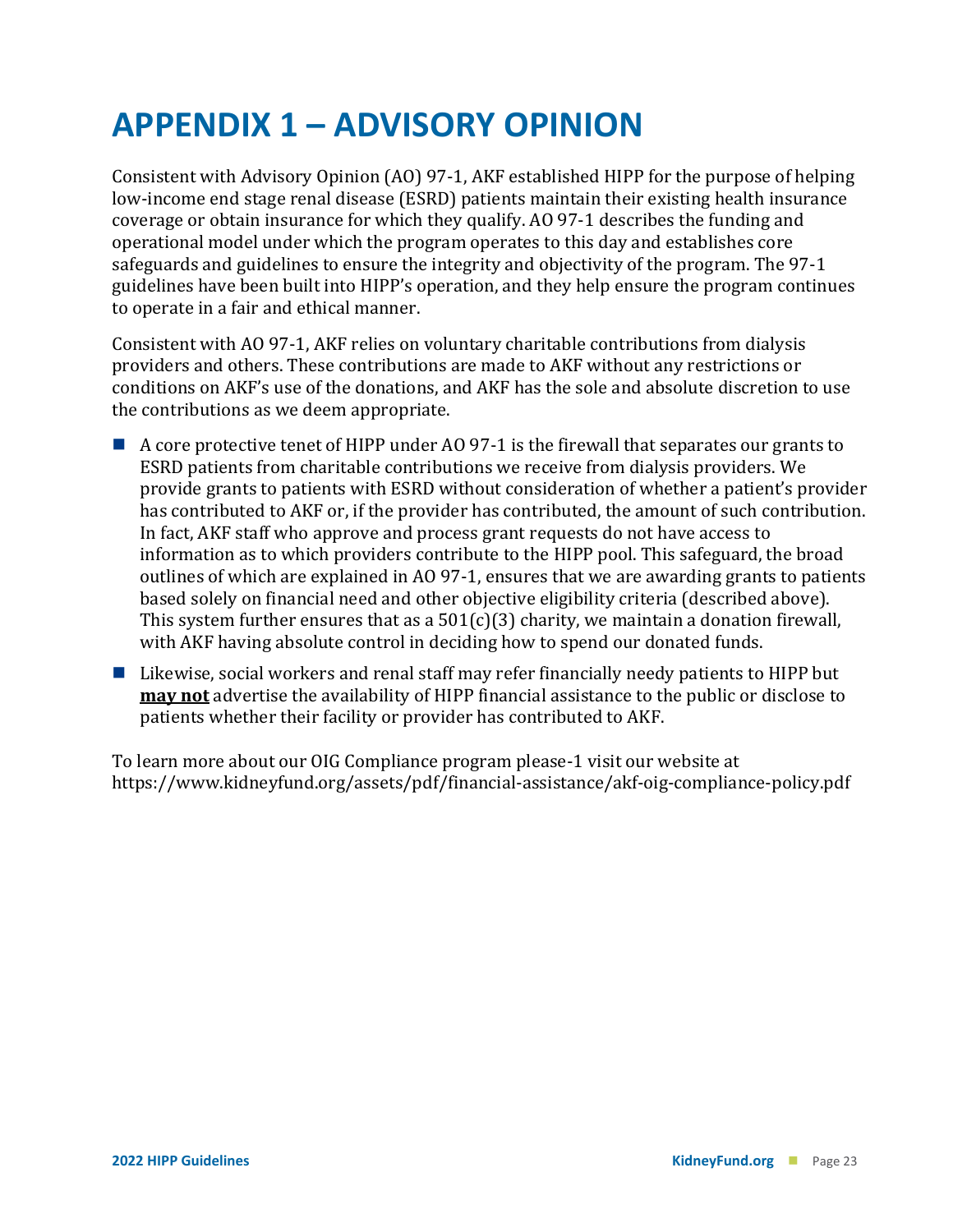### **APPENDIX 2 – GRANT SUBMISSION DISCLAIMER**

The award of a HIPP grant does not create a contract between AKF and the patient or between AKF and the insurance plan or provider. HIPP assistance is not guaranteed. There is no "right" to a grant or financial assistance, either initially or for any given period. AKF reserves the right to modify its program eligibility at any time based on external factors such as the enactment of state or local laws that conflict with AO 97-1, and make such changes effective as of the date solely chosen by AKF. AKF further reserves the right to modify or withdraw at any time any commitment as to any grant or financial assistance. Without limiting the foregoing, a finding of eligibility does not guarantee ongoing financial assistance which, among other variables, depends on available funds in the HIPP pool. AKF neither warrants nor represents that applications will be reviewed within any certain period of time. If an application is approved, AKF neither warrants nor represents that a HIPP grant, or payment will be made within any certain period of time. AKF is not responsible for errors or delays, irrespective of the cause, either in the review of properly completed applications or issuance of grant checks, debit cards or other forms of payments. In no event shall AKF be liable for damages alleged to have been caused by cancellations or denials of applications; errors or delays in the review of applications; errors or delays in the issuance of checks, debit cards, or other forms of payments; delays in the U.S. postal system or commercial delivery services; or denial of coverage by health insurance companies. All applications to HIPP are irrevocably deemed submitted with the full acceptance of the foregoing by the patient.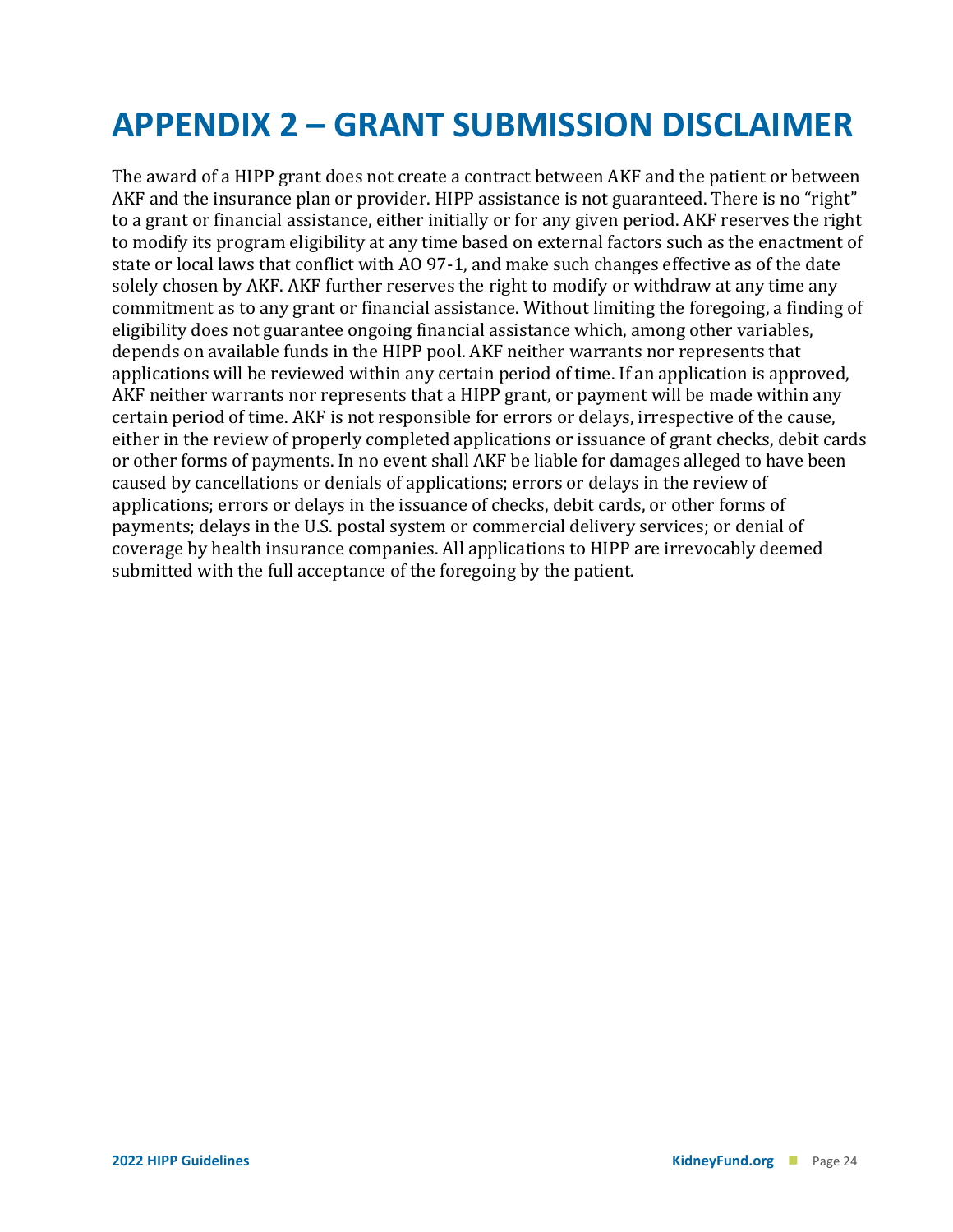## **APPENDIX 3: PATIENT RIGHTS AND RESPONSIBILITIES**

Since 1971, AKF has helped more than 1.7 million kidney patients like you to afford healthcare costs.

If you are currently being assisted by AKF's HIPP, or if you are thinking about applying, you should know that you have rights and responsibilities as outlined below.

#### **Your Rights**

- 1. You have the right to **independently choose** the healthcare coverage that is best for you.
- 2. You have the right to **change** your healthcare coverage to any plan that is available to you and that best suits your health and financial needs.
- 3. You have the right to **cancel** your HIPP assistance from AKF at any time.
- 4. You have the right to **reapply** for HIPP assistance from AKF at any time.
- 5. You have the right to **change dialysis providers** and keep your HIPP eligibility. If you move to another provider, you are still approved for grant assistance for your current, full policy plan year. AKF will always assume that the patient's plan year is based on the calendar year unless otherwise notified by the patient. Please make sure to update your information in your GMS profile. You may do this yourself or get help from your registered caregiver. You may also tell your new dialysis or transplant center so they can update the profile for you or contact AKF directly if employees at your new dialysis clinic cannot assist you. Please note that your dialysis or transplant center must be Medicare certified for you to continue receiving HIPP assistance.
- 6. You have the right to **access AKF's GMS** to track the status of your grant requ[est](mailto:registration@kidneyfund.org)  (**[gms.kidneyfund.org](https://gms.kidneyfund.org/)**). If you have questions about registering, please contact **[registration@kidneyfund.org](mailto:registration@kidneyfund.org)**.You have the right to **see a copy of your records** in GMS (grant request, supporting documents and grant history).
- 7. You have the right to **report to AKF any concerns about the application or grant process** without fear of retribution.
- 8. As a HIPP grant recipient or applicant, you have the right to **get answers to your questions directly from an AKF patient services staff member**. You may contact us via GMS Messages, by calling 800.795.3226 or make an appointment at **[gmsassist.com](http://gmsassist.com/)** for a representative to call you.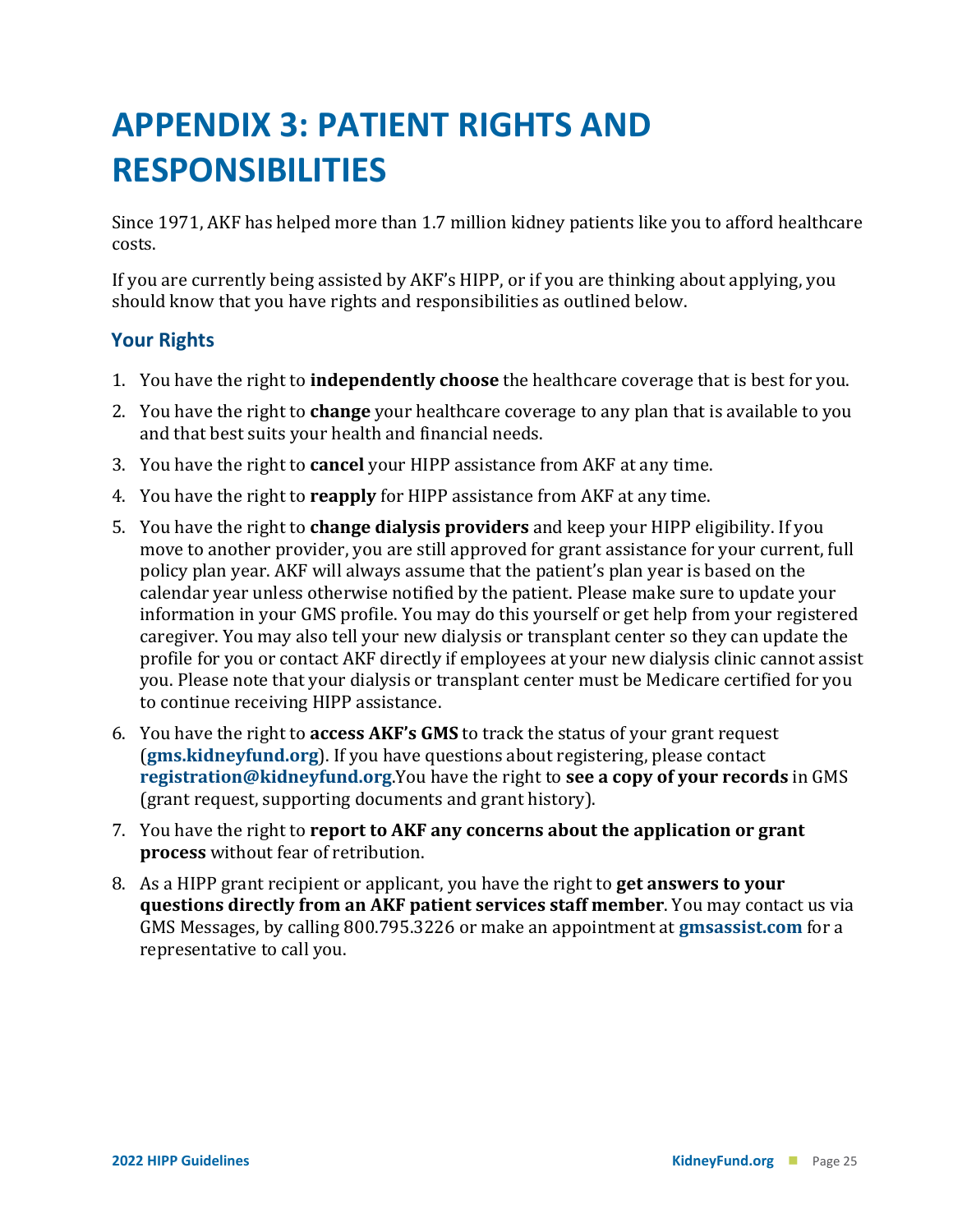#### **Your Responsibilities**

- 1. You have the responsibility to provide complete, accurate, and timely information on your GMS patient profile and HIPP grant request. You should inform AKF immediately about any changes to your contact information, financial status, dialysis provider or facility, or any other information that may impact your eligibility for HIPP. At any time, you may update your patient profile online through GMS, or you may work with your renal professional or caregiver to update your GMS profile information.
- 2. If you change dialysis providers or receive a kidney transplant, it is your responsibility to inform your new provider that you receive grant assistance from AKF. You can also contact AKF directly about this change. This lets us work with you to submit future grant requests.
- 3. You have the responsibility to review your GMS patient profile and grant request(s) for accuracy and completeness. Do this regularly to be sure that all changes are captured and up to date.
- 4. You have the responsibility to make sure that your current health insurance bills are uploaded into GMS in a timely manner. This will allow AKF to process your grants so that premiums are paid on time.
- 5. You have the responsibility to read the HIPP Guidelines, Patient Handbook, and patient information materials provided to you by AKF. These materials are available through GMS and may also be obtained through your renal professional, or by calling AKF's Patient Services department. It is your responsibility to ask questions [about anything](http://www.kidneyfund.org/financial-assistance/information-for-patients/health-insurance-premium-program/)  that you do not understand. These documents are also available online: **[KidneyFund.org](http://www.kidneyfund.org/financial-assistance/information-for-patients/health-insurance-premium-program/)**
- 6. You are ultimately responsible for your own health insurance coverage, including timely payment of premiums. AKF offers no guarantee of an initial grant or renewal of grants. If you qualify for assistance through HIPP, AKF will provide a grant to help cover premiums so long as HIPP funds are available. AKF reserves the right to modify or stop HIPP assistance if funding becomes limited or for any other reason.
- 7. AKF will provide post-transplant HIPP assistance for the remainder of the patient's current insurance plan year. If a patient transplants in the final quarter of their current plan year, then AKF will continue HIPP assistance for the subsequent plan year in addition to the remainder of that final quarter. AKF will always assume that the patient's plan year is based on the calendar year unless otherwise notified by the patient.
- 8. To be eligible for this post-transplant assistance, you must already have been receiving HIPP assistance for at least three consecutive months immediately preceding the transplant. You must work with your dialysis social worker and transplant center to make sure that they understand your post-transplant coverage and related health insurance premium grants, and you must add your transplant date to your GMS profile and update the facility and contact information within three months of your transplant.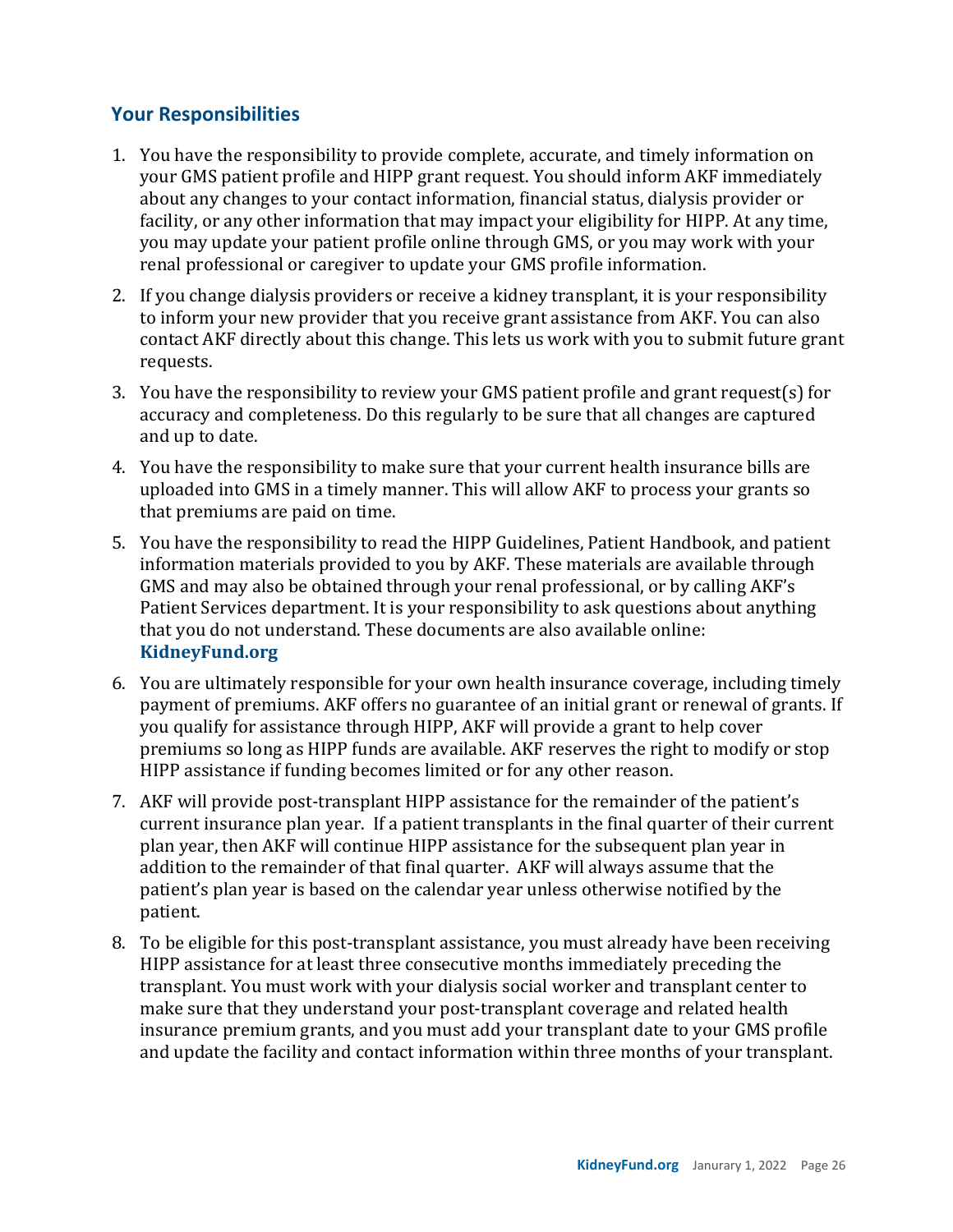- 9. You are responsible for all aspects of your health insurance plan. The receipt of financial assistance from HIPP does not alter the fact that health insurance coverage represents a contractual relationship solely between you and your health insurance plan, not between AKF and the health insurance plan.
- 10. If there is an overpayment for your insurance or an insurance company provides a rebate and that overpayment/rebate is sent to you, you must send that amount to AKF so that we may place these funds in the HIPP pool to assist other eligible patients.
- 11. In our efforts to protect the integrity of HIPP, there may be times we contact you for additional information or for you to substantiate your income or expenses. If you do not respond with the information requested, your grant assistance may end. Please make sure to keep your profile up to date with your home address, email and phone number so we may contact you.
- **12.**You have the responsibility to promptly inform your treatment center staff and/or AKF if you believe that any of these rights have been violated. You may reach AKF by calling 800.795.3226, by sending a message in GMS, or by emailing **[registration@kidneyfund.org.](mailto:registration@kidneyfund.org)**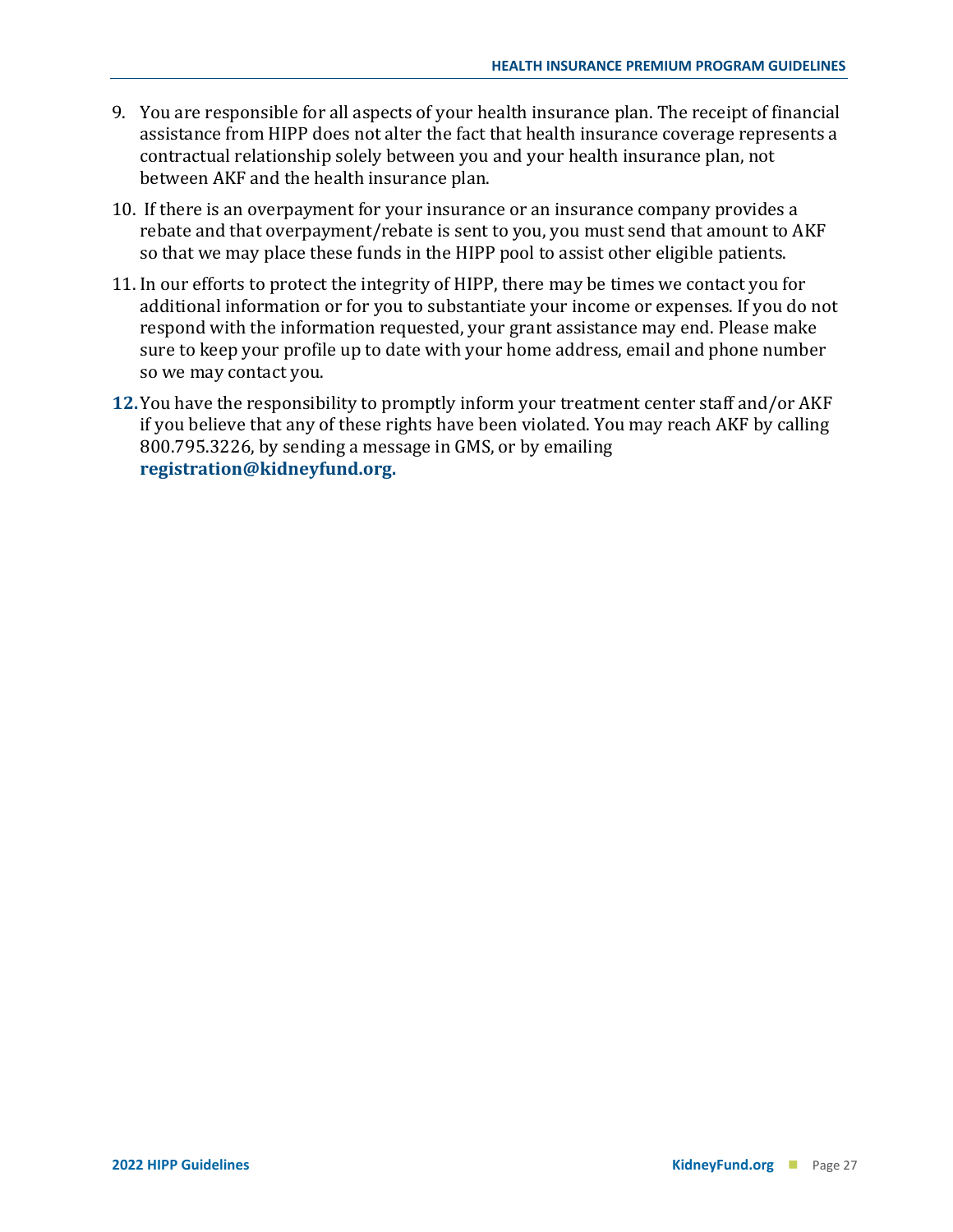### **APPENDIX 4: PROVIDER CODE OF CONDUCT**

#### **Provider Code of Conduct**

The American Kidney Fund ("AKF") operates its Health Insurance Premium Program ("HIPP") and all of its other programs in compliance with all applicable laws and regulations, with the highest standards of ethics and accountability, and with the primary mission of serving patients. It is our expectation that renal companies and professionals that assist patients in obtaining AKF assistance adhere to these same standards and abide by the Provider Code of Conduct (the "Code of Conduct") outlined below.

All current and future referring providers to the HIPP program must have an authorized representative of the company (the "Company") read and sign this Code of Conduct on behalf of the Company.

- 1. We will always keep the best interests of our patients in mind when providing patients with information about HIPP eligibility, benefits, conditions, and related information, and when assisting patients in applying for HIPP or other assistance from AKF.
- 2. We will ensure that all patients applying for HIPP assistance receive AKF's "Patient Rights and Responsibilities".
- 3. We will ensure that patients applying for HIPP assistance are given a copy of, and the patients will acknowledge in writing their receipt of, AKF's HIPP Guidelines or Patient Handbook.
- 4. We will provide accurate, and impartial information designed to enable patients to make informed decisions about their health insurance coverage choice. Where applicable, such information will include financial implications associated with the choice of a particular coverage option to the extent such information is available. For example, the information provided (while not a required or exhaustive list) may include items such as:
	- a. Out-of-pocket expenses (co-pays, deductibles, uncovered costs, etc.)
	- b. Reenrollment requirements
	- c. Potential Medicare late enrollment penalties, if any.
	- d. Recommendation that the patient review with their transplant center the impact, if any, of their health care coverage choice on transplant status.
- 5. It is each patient's responsibility to provide complete and accurate information as part of the grant application process, and we will require that each patient sign, as part of the application, AKF's attestation that they have provided complete and accurate information, and that the plan selected is the patient's choice.
- 6. We will remind patients that they are the ones who should make any decisions concerning their HIPP assistance, including applying for, changing, stopping, or reenrolling in healthcare coverage.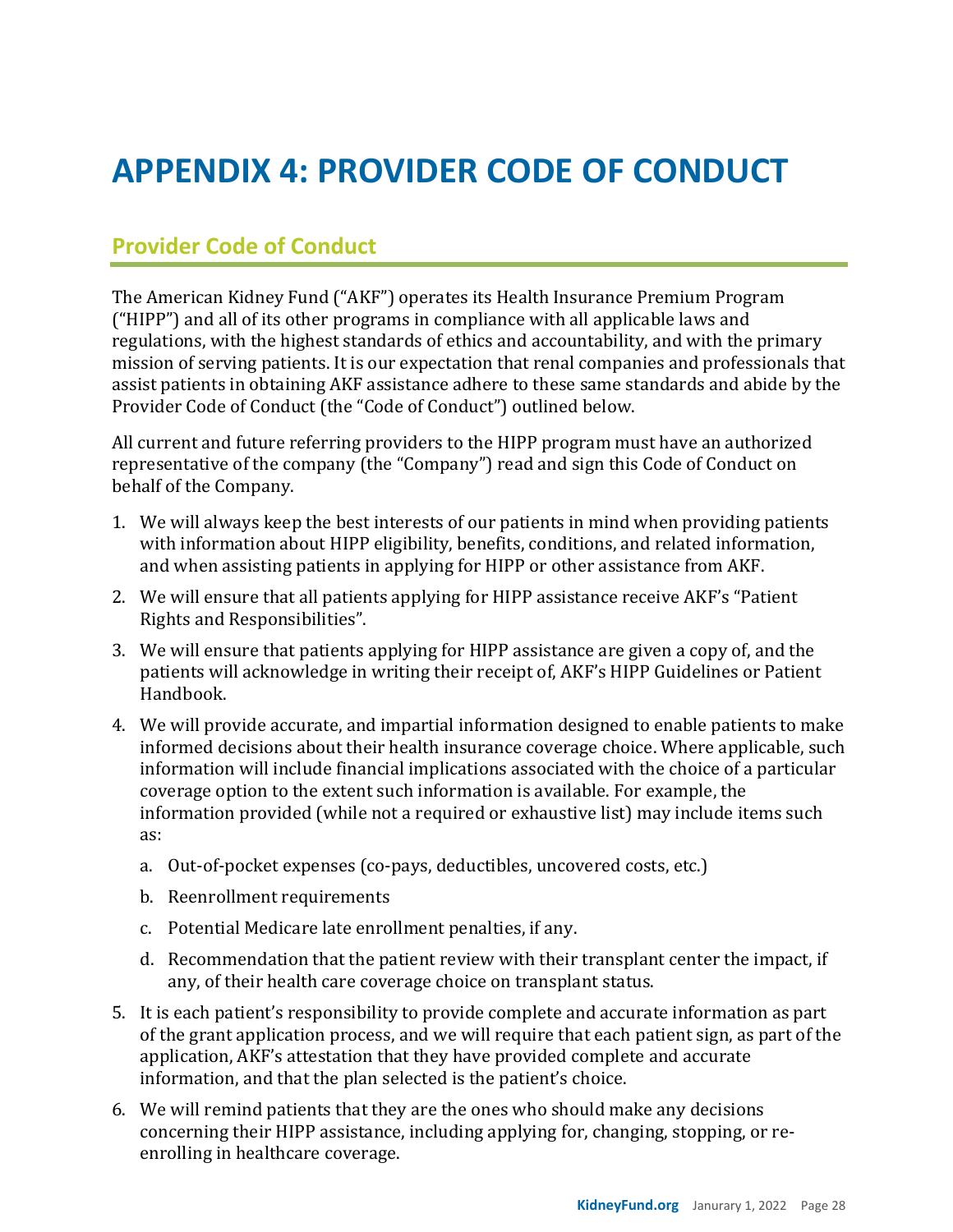- 7. We will take reasonable steps to overcome education, language, and/or cultural barriers in informing patients about their health insurance options.
- 8. We will regularly review messages posted on AKF's online Grants Management System ("GMS") and, where appropriate, share such information with patients in a timely manner.
- 9. We will encourage patients to register with GMS so that patients may be informed about the status of their applications and grants from AKF.
- 10. We understand that if AKF has reason to suspect any of our employees of violating this Code of Conduct, AKF will immediately notify the Company's compliance officer.
- 11. In the event the Company learns that information provided by a patient in a grant application was materially inaccurate when provided, the Company will promptly communicate this inaccuracy to AKF and assist in remedying such inaccuracy. In the event the company identifies activity by any of its employees that fails to meet the standards set forth in this Code of Conduct, the matter will be referred to the Company's Chief Compliance Officer ("CCO") for investigation and appropriate corrective action. To the extent the CCO determines that the employees' failure to meet the standards set forth in this Code of Conduct may require action by AKF, the CCO will also notify AKF.
- 12. The Company understands that AKF maintains the right to suspend or terminate a Company employee's rights to submit grant requests to the HIPP program in the event the employee is found in violation of this Code of Conduct.

This Code of Conduct is signed on behalf of \_\_\_\_\_\_\_\_\_\_\_\_\_\_\_\_\_\_\_\_\_\_\_\_\_ (Company name). I acknowledge that I have read and understood this Code of Conduct and that I will ensure that all of our employees who are authorized to use GMS are informed of the conditions in this agreement. I will inform these employees that a copy of the Code of Conduct can be found on AKF's website and within AKF's grants management system.

| Signature of the Company's Authorized Representative    | Date  |
|---------------------------------------------------------|-------|
|                                                         |       |
| Printed Name of the Company's Authorized Representative | Title |

\_\_\_\_\_\_\_\_\_\_\_\_\_\_\_\_\_\_\_\_\_\_\_\_\_\_\_\_\_\_\_\_\_\_\_\_\_\_\_\_\_\_\_\_\_\_\_\_\_\_\_\_\_\_\_\_\_\_\_\_\_\_\_\_\_\_\_\_\_ \_\_\_\_\_\_\_\_\_\_\_\_\_\_\_\_\_\_\_\_\_\_\_\_\_\_\_\_\_\_\_\_\_\_\_